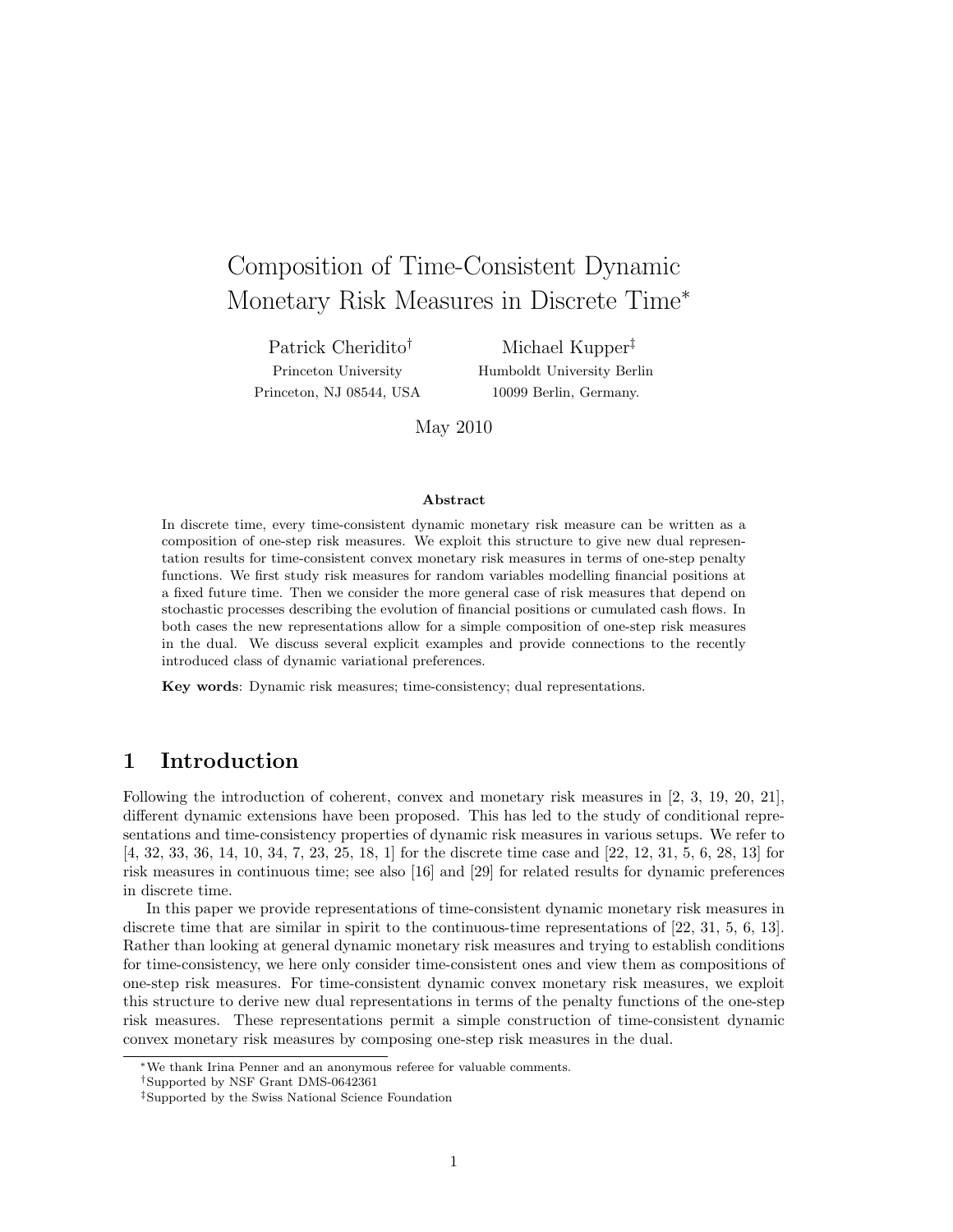The structure of the paper is as follows. In Section 2, we study time-consistent dynamic monetary risk measures for random variables. They can be written as simple concatenations of one-step risk measures. In Theorem 2.4, Lemma 2.8 and Corollary 2.9 we give dual representations for time-consistent dynamic convex monetary risk measures for random variables. The timeconsistency is reflected by an additive structure in the dual. We illustrate this with examples and provide connections to the dynamic variational preferences of [29]. In Section 3, we consider dynamic monetary risk measures that depend on stochastic processes describing the evolution of financial positions over time. In this case, the composition of one-step risk measures involves the aggregation of current and future risk. For time-consistent dynamic convex monetary risk measures, we translate this structure into a dual representation in terms of supermartingales; see Theorem 3.4, Lemma 3.8 and Corollary 3.9. We conclude by introducing a special class of one-step aggregators of composed form and discussing several related examples of risk measures that depend on the whole path of a stochastic process.

# **2 Dynamic risk measures for bounded random variables**

We fix a finite time horizon  $T \in \mathbb{N}$  and let  $(\Omega, \mathcal{F}, (\mathcal{F}_t)_{t=0}^T, \mathbb{P})$  be a filtered probability space such that  $\mathbb{P}[A] \in \{0,1\}$  for all  $A \in \mathcal{F}_0$ .  $\mathbb P$  is not necessarily understood as a physical probability measure. We use it as reference measure that specifies the negligible events. Equalities and inequalities between random variables as well as equalities and inclusions betweens events are understood in the P-almost sure sense. For instance,  $A \subset B$  for  $A, B \in \mathcal{F}$  means  $\mathbb{P}[A \setminus B] = 0$ .  $L^{\infty}(\mathcal{F}_t)$  is the space of essentially bounded  $\mathcal{F}_t$ -measurable random variables. By  $\mathcal{P}^a$  we denote the set of all probability measures on  $(\Omega, \mathcal{F})$  that are absolutely continuous with respect to  $\mathbb{P}$ .

In this section the risky objects are financial positions at time *T* modelled by the set  $L^{\infty}(\mathcal{F}_T)$ of essentially bounded  $\mathcal{F}_T$ -measurable random variables. We assume that there exists a money market account and use it as numeraire, that is, money at later times is expressed in multiples of the value of one dollar put into the money market account at time 0. A risk measure at time *t* is a mapping  $\rho_t: L^{\infty}(\mathcal{F}_T) \to L^{\infty}(\mathcal{F}_t)$ .  $\rho_t(X)$  is interpreted as a capital requirement at time *t* for the financial position X conditional on the information given by  $\mathcal{F}_t$ . For the study of dynamic risk measures, it is more convenient to work with the negative  $\phi_t = -\rho_t$  of a monetary risk measure. We call  $\phi_t$  a monetary utility function. Alternative names are risk adjusted valuation ([4]) or acceptance measure ([33]).

**Definition 2.1** Let  $t \in \{0, ..., T\}$ . We call a mapping  $\phi_t : L^{\infty}(\mathcal{F}_T) \to L^{\infty}(\mathcal{F}_t)$  a monetary utility *function at time t, if it has the following properties:*

(N) **Normalization:**  $\phi_t(0) = 0$ 

(M) **Monotonicity:**  $\phi_t(X) \geq \phi_t(Y)$  *for all*  $X, Y \in L^\infty(\mathcal{F}_T)$  *such that*  $X \geq Y$ 

(T) Translation property:  $\phi_t(X+m) = \phi_t(X) + m$  for all  $X \in L^{\infty}(\mathcal{F}_T)$  and  $m \in L^{\infty}(\mathcal{F}_t)$ 

*We call ϕ<sup>t</sup> a concave monetary utility function at time t, if it also satisfies*

 $(C)$  *F*<sub>t</sub>**-concavity:**  $\phi_t(\lambda X + (1 - \lambda)Y) \geq \lambda \phi_t(X) + (1 - \lambda)\phi_t(Y)$ *for all*  $X, Y \in L^{\infty}(\mathcal{F}_t)$  *and*  $\lambda \in L^{\infty}(\mathcal{F}_t)$  *such that*  $0 \leq \lambda \leq 1$ *.* 

*A* dynamic monetary utility function is a family of monetary utility functions  $(\phi_t)_{t=0}^T$ . If all  $\phi_t$  are *concave, then we call*  $(\phi_t)_{t=0}^T$  *a dynamic concave monetary utility function.* 

The normalization property (N) is convenient for the study of time-consistency questions. Every function  $\phi_t : L^\infty(\mathcal{F}_T) \to L^\infty(\mathcal{F}_t)$  satisfying (M) and (T) can readily be normalized by passing to  $\phi_t(.) - \phi_t(0)$ . Note that the properties (M) and (T) imply the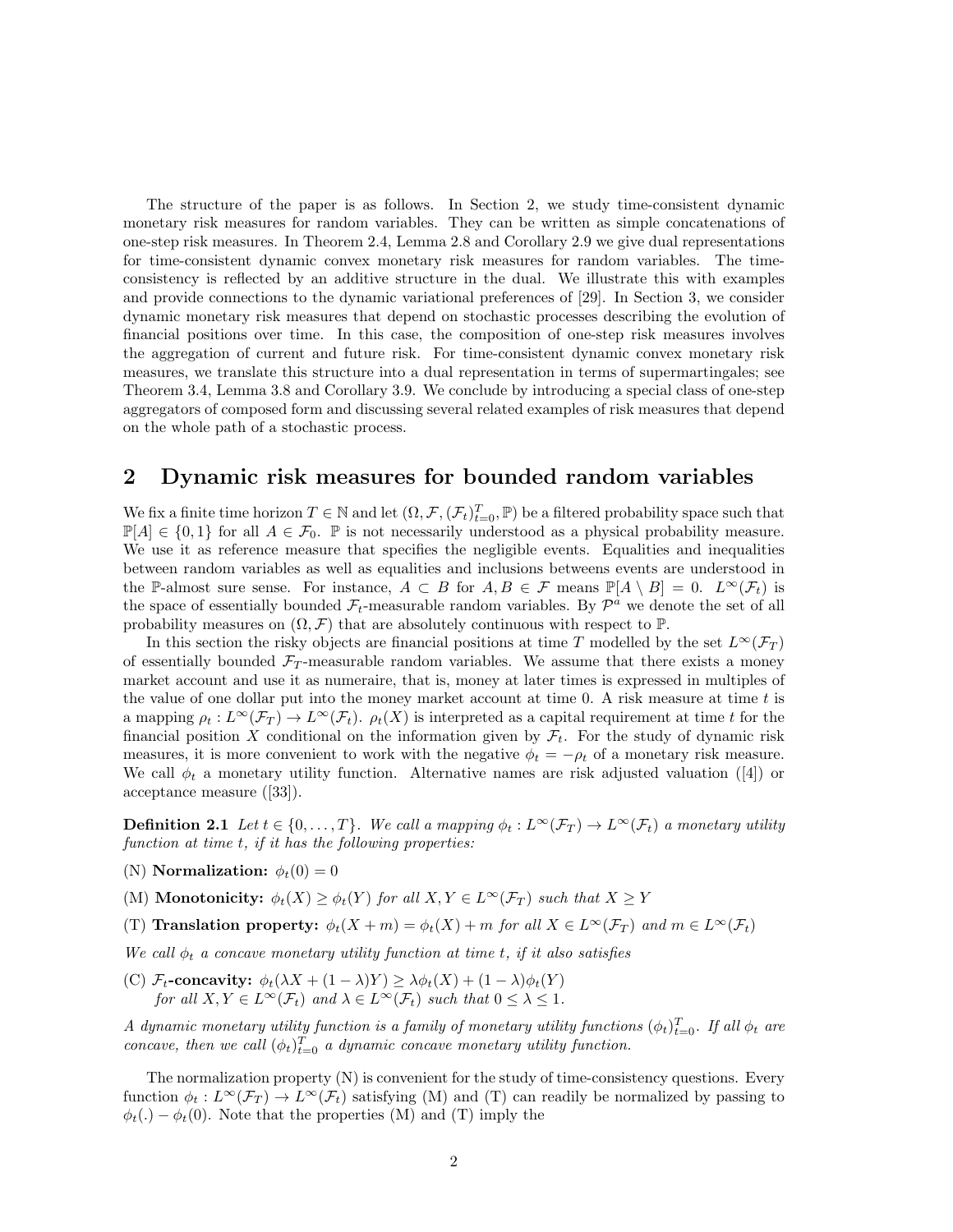## (LP) **Local property:**

$$
\phi_t(1_A X + 1_{A^c} Y) = 1_A \phi_t(X) + 1_{A^c} \phi_t(Y)
$$

for all  $X, Y \in L^{\infty}(\mathcal{F}_T)$  and  $A \in \mathcal{F}_t$ .

Indeed, it follows from  $(M)$  and  $(T)$  that

$$
\begin{array}{rcl}\n\phi_t(1_A X) - 1_{A^c} ||X||_{\infty} & = & \phi_t(1_A X - 1_{A^c} ||X||_{\infty}) \le \phi_t(X) \\
& \le \phi_t(1_A X + 1_{A^c} ||X||_{\infty}) = \phi_t(1_A X) + 1_{A^c} ||X||_{\infty}\,. \n\end{array}
$$

By multiplying through with  $1_A$ , one obtains  $1_A\phi_t(X) = 1_A\phi_t(1_AX)$ , which is equivalent to (LP).

**Definition 2.2** *We call a dynamic monetary utility function*  $(\phi_t)_{t=0}^T$  *time-consistent if* 

$$
\phi_{t+1}(X) \ge \phi_{t+1}(Y) \quad implies \quad \phi_t(X) \ge \phi_t(Y) \tag{2.1}
$$

*for all*  $X, Y \in L^{\infty}(\mathcal{F}_T)$  *and*  $t = 0, \ldots, T - 1$ .

Due to the properties  $(N)$ ,  $(M)$  and  $(T)$ , time-consistency of dynamic monetary utility functions on  $L^{\infty}(\mathcal{F}_T)$  is equivalent to the dynamic programming principle

$$
\phi_t(X) = \phi_t(\phi_{t+1}(X)) \quad \text{for all} \quad X \in L^\infty(\mathcal{F}_T) \text{ and } t = 0, \dots, T - 1. \tag{2.2}
$$

Concepts equivalent or similar to (2.1) or (2.2) have been studied in different contexts, see for instance, [26, 27, 17, 15, 35, 16, 12, 4, 32, 31, 5, 6, 33, 36, 14, 10, 34, 25, 28, 18, 29].

### **2.1 Generators**

For a dynamic monetary utility function  $(\phi_t)_{t=0}^T$ , we denote by  $\varphi_t$  the restriction of  $\phi_t$  to  $L^\infty(\mathcal{F}_{t+1})$ and call  $(\varphi_t)_{t=0}^{T-1}$  the generator of  $(\phi_t)_{t=0}^T$ . It follows from (2.2) that a time-consistent dynamic monetary utility function is uniquely given by its generator. One can also start with an arbitrary family

$$
\varphi_t: L^{\infty}(\mathcal{F}_{t+1}) \to L^{\infty}(\mathcal{F}_t), \quad t = 0, \ldots, T-1,
$$

of monetary utility functions and define the time-consistent monetary utility function  $(\phi_t)_{t=0}^T$  by backwards induction:

$$
\phi_T(X) = X
$$
 and  $\phi_t(X) = \varphi_t(\phi_{t+1}(X)), \quad t \leq T - 1.$ 

It is clear that every  $\phi_t$  is  $\mathcal{F}_t$ -concave if and only if all  $\varphi_t$  are so.

# **2.2 Duality**

In this section we provide duality results for time-consistent dynamic concave monetary utility functions on  $L^\infty(\mathcal{F}_T)$  in terms of one-step penalty functions. We need the sets of one-step transition densities

$$
\mathcal{D}_t := \left\{ \xi \in L^1_+(\mathcal{F}_t) : \mathrm{E}_{\mathbb{P}} \left[ \xi \mid \mathcal{F}_{t-1} \right] = 1 \right\}, \quad t = 1, \ldots, T.
$$

Every sequence  $(\xi_1, \ldots, \xi_T) \in \mathcal{D}_1 \times \cdots \times \mathcal{D}_T$  defines a probability measure  $\mathbb{Q}^{\xi}$  in  $\mathcal{P}^a$  with density

$$
\frac{d\mathbb{Q}^{\xi}}{d\mathbb{P}} = \xi_1 \cdots \xi_T.
$$

On the other hand, every probability measure  $\mathbb Q$  in  $\mathcal P^a$  induces a non-negative martingale

$$
M_t^{\mathbb{Q}} := \mathrm{E}_{\mathbb{P}}\left[\frac{d\mathbb{Q}}{d\mathbb{P}} \mid \mathcal{F}_t\right], \quad t = 0, \ldots, T.
$$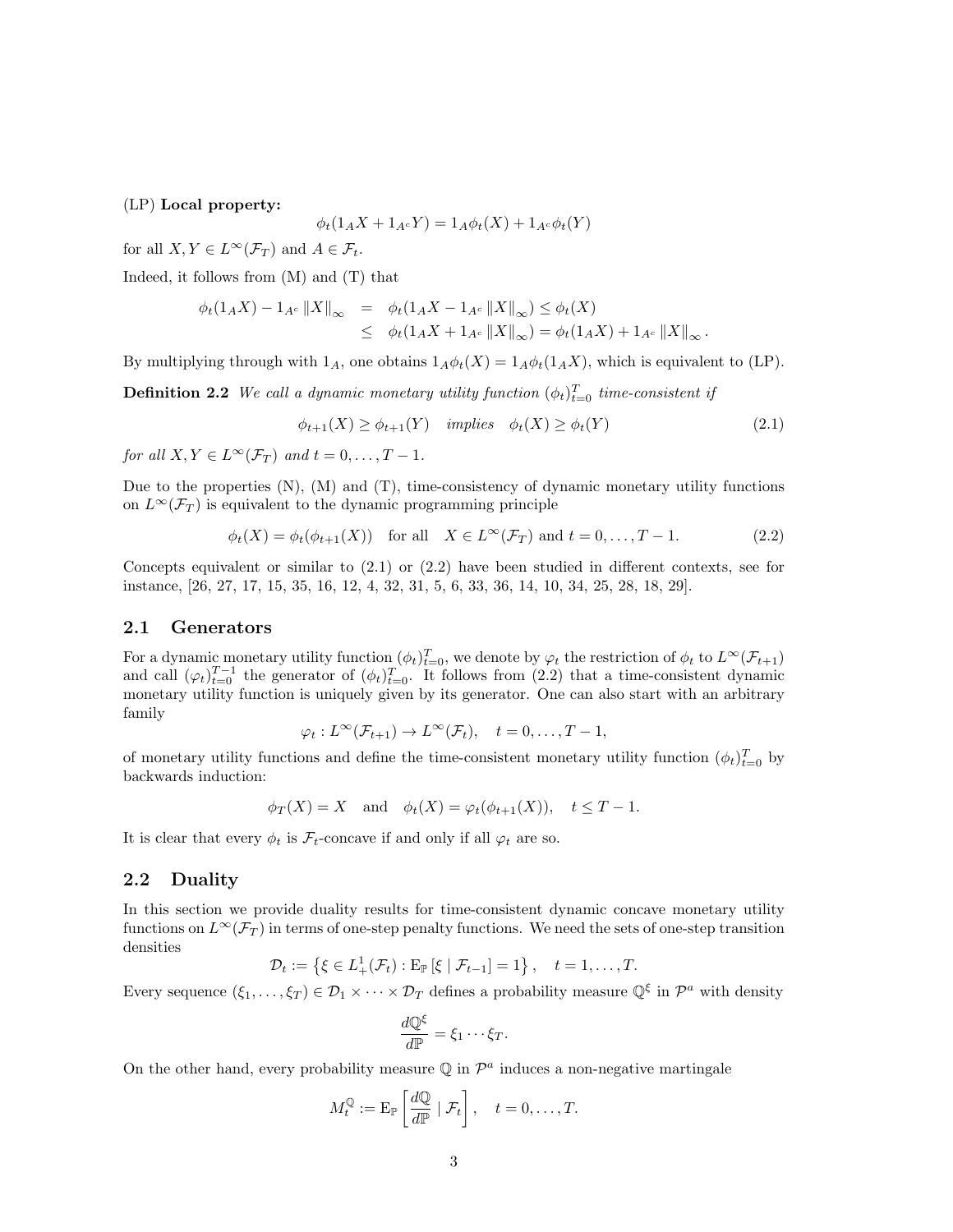One has

$$
\left\{ M_{t-1}^{\mathbb{Q}}=0\right\} \subset \left\{ M_{t}^{\mathbb{Q}}=0\right\} \quad \text{for all } 1\leq t\leq T,
$$

and the sequence

$$
\xi_t^{\mathbb{Q}} := \begin{cases} \frac{M_t^{\mathbb{Q}}}{M_{t-1}^{\mathbb{Q}}} & \text{on } \left\{ M_{t-1}^{\mathbb{Q}} > 0 \right\} \\ 1 & \text{on } \left\{ M_{t-1}^{\mathbb{Q}} = 0 \right\} \end{cases} \quad \text{for } t = 1, \dots, T,
$$

is an element in  $\mathcal{D}_1 \times \cdots \times \mathcal{D}_T$  with the property

$$
\frac{d\mathbb{Q}}{d\mathbb{P}} = \xi_1^{\mathbb{Q}} \cdots \xi_T^{\mathbb{Q}}.
$$

We will work with the convention

$$
\mathrm{E}_{\mathbb{Q}}\left[X \mid \mathcal{F}_t\right] := \mathrm{E}_{\mathbb{P}}\left[\xi_{t+1}^{\mathbb{Q}} \cdot \cdots \cdot \xi_T^{\mathbb{Q}} X \mid \mathcal{F}_t\right], \quad X \in L^{\infty}(\mathcal{F}_T), \quad t = 0, \ldots T - 1.
$$

This is consistent with the standard definition of the conditional expectation. But according to the standard definition,  $E_{\mathbb{Q}}[X | \mathcal{F}_t]$  is only defined up to Q-almost sure equality, whereas  $E_{\mathbb{P}}\left[\xi_{t+1}^{\mathbb{Q}}\cdot \cdots \xi_T^{\mathbb{Q}}X \mid \mathcal{F}_t\right]$  is a version of  $E_{\mathbb{Q}}\left[X \mid \mathcal{F}_t\right]$  which is defined up to P-almost sure equality. This will be important for formulas like (2.3) and (2.11) below, which involve the essential infimum or supremum of random variables. We denote the essential infimum by ess inf and the essential supremum by ess sup. Both are understood with respect to the reference measure P; for the definition and properties of the essential infumum and supremum, see for instance, Proposition VI.1.1 of Neveu [30] or the Appendix in Föllmer and Schied [20].

By  $L_{+}(\mathcal{F}_{t})$  we denote all  $\mathcal{F}_{t}$ -measurable functions  $X:\Omega \to [0,\infty]$ . The conditional expectation of  $X \in \overline{L}_+(\mathcal{F}_t)$  is, as usual, understood as

$$
\mathrm{E}_{\mathbb{P}}\left[X \mid \mathcal{F}_t\right] := \lim_{n \to \infty} \mathrm{E}_{\mathbb{P}}\left[X \wedge n \mid \mathcal{F}_t\right].
$$

**Definition 2.3** *For*  $t \in \{0, \ldots, T-1\}$ *, we call a mapping* 

$$
\psi_t: \mathcal{D}_{t+1} \to \bar{L}_+(\mathcal{F}_t)
$$

*a one-step penalty function if it satisfies the following two conditions:*

(i) ess inf $_{\xi \in \mathcal{D}_{t+1}} \psi_t(\xi) = 0$ (ii)  $\psi_t(1_A\xi + 1_{A^c}\xi') = 1_A\psi_t(\xi) + 1_{A^c}\psi_t(\xi')$  for all  $\xi, \xi' \in \mathcal{D}_{t+1}$  and  $A \in \mathcal{F}_t$ .  $For \mathbb{Q} \in \mathcal{P}^a$ , we set  $\psi_t(\mathbb{Q}) := \psi_t(\xi_{t+1}^{\mathbb{Q}})$ .

*A* dynamic penalty function consists of a sequence  $(\psi_t)_{t=0}^{T-1}$  of one-step penalty functions. It induces *the mapping*  $\Psi : \mathcal{P}^a \to \bar{L}_+(\mathcal{F}_{T-1})$  *given by*  $\Psi(\mathbb{Q}) = \sum_{t=0}^{T-1} \psi_t(\mathbb{Q})$ .

In the following theorem we provide different dual representations through which a dynamic penalty function induces a time-consistent dynamic concave monetary utility function. A new feature of Theorem 2.4 compared to other representations of time-consistent dynamic convex monetary risk measures is that (2.5) provides a dual representation of a whole family of risk measures  $(\phi_t)_{t=0}^T$  in terms of the single penalty function  $\Psi = \sum_{j=0}^{T-1} \psi_j$ . This extends the dual representation of a time-consistent dynamic coherent risk measure with one m-stable (or rectangular) set of probability measures (see [4, 12, 32, 16, 10]). Formula (2.4) can be seen as a discrete version of the continuous-time representation (37) in [6].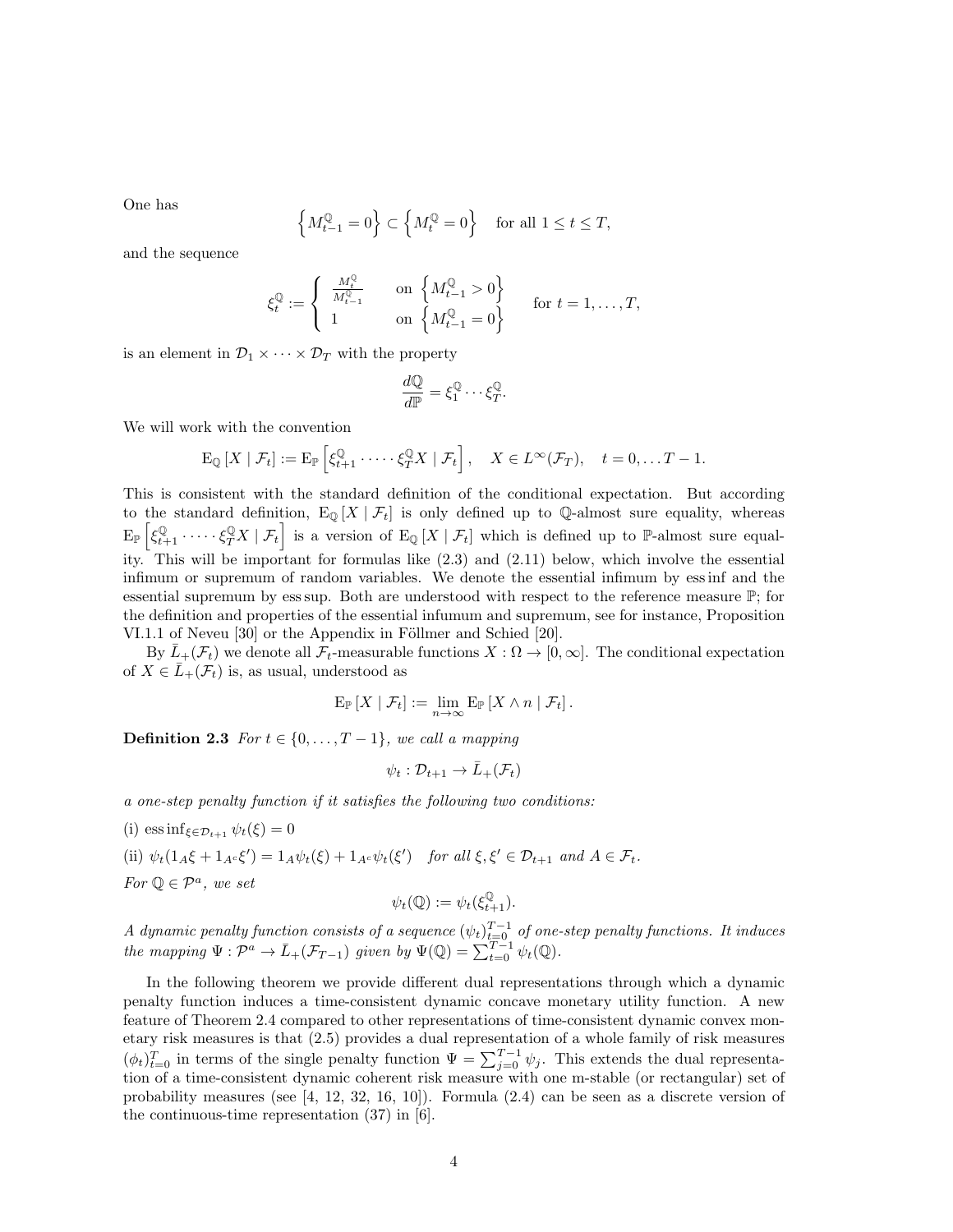**Theorem 2.4** *Let*  $(\psi_t)_{t=0}^{T-1}$  *be a dynamic penalty function. Then* 

$$
\varphi_t(X) = \operatorname*{ess\,inf}_{\mathbb{Q}\in\mathcal{P}^a} \left\{ \operatorname{E}_{\mathbb{Q}}\left[X \mid \mathcal{F}_t\right] + \psi_t(\mathbb{Q}) \right\}, \quad t = 0, \dots, T-1, \quad X \in L^{\infty}(\mathcal{F}_{t+1}), \tag{2.3}
$$

*defines a generator of a time-consistent concave monetary utility function*  $(\phi_t)_{t=0}^T$  with the following *representations:*

$$
\phi_t(X) = \operatorname*{ess\,inf}_{\mathbb{Q}\in\mathcal{P}^a} E_{\mathbb{Q}} \left[ X + \sum_{j=t+1}^T \psi_{j-1}(\mathbb{Q}) \mid \mathcal{F}_t \right] \tag{2.4}
$$

$$
= \operatorname*{ess\,inf}_{\mathbb{Q}\in\mathcal{P}^a} E_{\mathbb{Q}}\left[X + \Psi(\mathbb{Q}) \mid \mathcal{F}_t\right] \tag{2.5}
$$

*for all*  $t \leq T - 1$  *and*  $X \in L^{\infty}(\mathcal{F}_T)$ *.* 

*Proof.* It can easily be checked that for all  $t \leq T - 1$ ,

$$
\varphi_t(X) = \operatorname*{ess\,inf}_{\mathbb{Q} \in \mathcal{P}^a} \{ \operatorname{E}_{\mathbb{Q}} \left[ X \mid \mathcal{F}_t \right] + \psi_t(\mathbb{Q}) \}
$$

defines a concave monetary utility function from  $L^{\infty}(\mathcal{F}_{t+1})$  to  $L^{\infty}(\mathcal{F}_{t})$ . Therefore,  $(\varphi_{t})_{t=0}^{T-1}$  is the generator of a time-consistent dynamic concave monetary utility function  $(\phi_t)_{t=0}^T$ . It remains to show (2.4) and (2.5). To do this we denote (2.5) by  $\tilde{\phi}_t(X)$ . If  $X \in L^\infty(\mathcal{F}_s)$  for  $0 \le t < s \le T$ , then

$$
\tilde{\phi}_t(X) = \underset{(\xi_1, \ldots, \xi_T) \in \mathcal{D}_1 \times \cdots \times \mathcal{D}_T}{\text{ess inf}} \mathbb{E}_{\mathbb{P}} \left[ \xi_{t+1} \cdot \cdots \cdot \xi_T \left( X + \sum_{j=1}^T \psi_{j-1}(\xi_j) \right) \mid \mathcal{F}_t \right]
$$
\n
$$
= \sum_{j=1}^t \underset{\xi_j \in \mathcal{D}_j}{\text{ess inf}} \psi_{j-1}(\xi_j)
$$
\n
$$
+ \underset{(\xi_{t+1}, \ldots, \xi_s) \in \mathcal{D}_{t+1} \times \cdots \times \mathcal{D}_s}{\text{ess inf}} \left\{ \mathbb{E}_{\mathbb{P}} \left[ \xi_{t+1} \cdot \cdots \cdot \xi_s \left( X + \sum_{j=t+1}^s \psi_{j-1}(\xi_j) \right) \mid \mathcal{F}_t \right] + \underset{(\xi_{s+1}, \ldots, \xi_T) \in \mathcal{D}_{s+1} \times \cdots \times \mathcal{D}_T}{\text{ess inf}} \sum_{j=s+1}^T \mathbb{E}_{\mathbb{P}} \left[ \xi_{t+1} \cdot \cdots \cdot \xi_{j-1} \psi_{j-1}(\xi_j) \mid \mathcal{F}_t \right].
$$
\n(2.7)

The terms (2.6) and (2.7) are both equal to 0. For (2.6) this follows directly from condition (i) of Definition 2.3. For (2.7) we prove it by induction over *T*: Fix  $(\xi_{t+1}, \ldots, \xi_s) \in \mathcal{D}_{t+1} \times \cdots \times \mathcal{D}_s$ . If  $T = s$ , then the sum in (2.7) contains no terms and is equal to zero. If  $T = s + 1$ , then (2.7) equals

$$
\underset{\xi_{s+1}\in\mathcal{D}_{s+1}}{\text{ess inf }} \mathbb{E}_{\mathbb{P}}\left[\xi_{t+1}\cdot\cdots\cdot\xi_s\,\psi_s(\xi_{s+1})\mid\mathcal{F}_t\right].\tag{2.8}
$$

By condition (ii) of Definition 2.3, the family  $\{\psi_s(\xi_{s+1}) : \xi_{s+1} \in \mathcal{D}_{s+1}\}\$ is directed downwards. Therefore, the essinf in  $(2.8)$  can be taken over a decreasing sequence and, by Beppo Levi's dominated convergence theorem, commutes with the conditional expectation. By condition (i) of Definition 2.3, this shows that (2.8) is equal to zero. Now, assume  $T \geq s + 2$  and

ess inf  

$$
\underset{(\xi_{s+1},\ldots,\xi_{T-1})\in\mathcal{D}_{s+1}\times\cdots\times\mathcal{D}_{T-1}}{\text{ess inf}}\sum_{j=s+1}^{T-1}\text{E}_{\mathbb{P}}\left[\xi_{t+1}\cdot\cdots\cdot\xi_{j-1}\,\psi_{j-1}(\xi_j)\mid\mathcal{F}_t\right]=0.
$$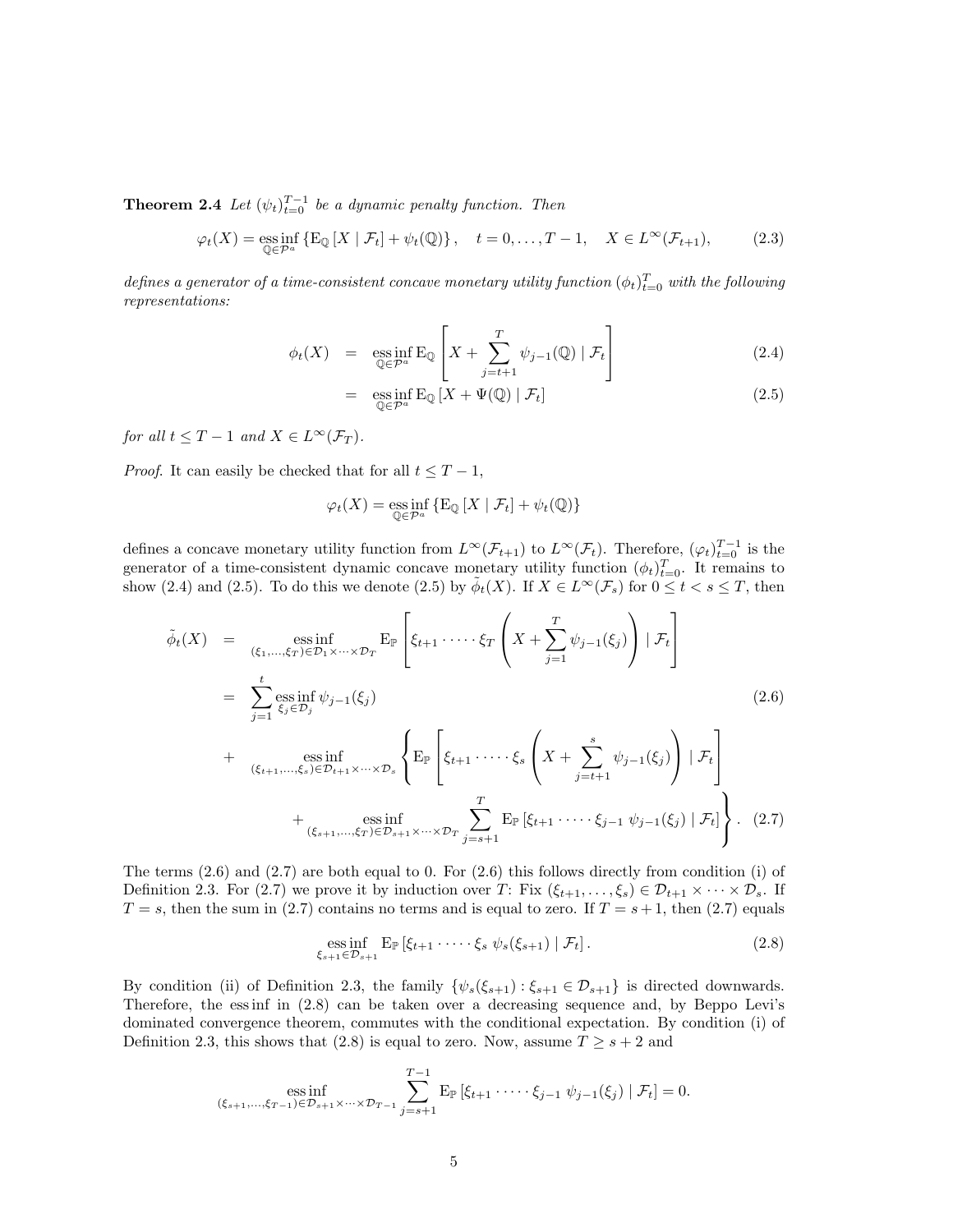Then, to prove that (2.7) is equal to zero, it is enough to show that for fixed  $(\xi_{t+1}, \ldots, \xi_{T-1}) \in$  $\mathcal{D}_{t+1} \times \cdots \times \mathcal{D}_{T-1}$ , the term

ess inf 
$$
E_{\mathbb{P}}[ \xi_{t+1} \cdots \xi_{T-1} \psi_{T-1}(\xi_T) | \mathcal{F}_t ]
$$

is zero. As above, this follows because  $\psi_{T-1}$  satisfies condition (ii) of Definition 2.3 and therefore, the ess inf can be taken inside the conditional expectation.

Since  $(2.6)$  and  $(2.7)$  are both equal to zero, one has

$$
\tilde{\phi}_t(X) = \operatorname*{ess\,inf}_{\mathbb{Q} \in \mathcal{P}^a} \mathcal{E}_{\mathbb{Q}} \left[ X + \sum_{j=t+1}^T \psi_{j-1}(\mathbb{Q}) \mid \mathcal{F}_t \right]
$$
\n
$$
= \operatorname*{ess\,inf}_{\mathbb{Q} \in \mathcal{P}^a} \mathcal{E}_{\mathbb{Q}} \left[ X + \sum_{j=t+1}^s \psi_{j-1}(\mathbb{Q}) \mid \mathcal{F}_t \right]. \tag{2.9}
$$

Next, we show  $\phi_t = \tilde{\phi}_t$  by induction over *s*. If  $s = t + 1$ , then we obtain from (2.9) that

$$
\phi_t(X) = \varphi_t(X) = \operatorname*{ess\,inf}_{\mathbb{Q} \in \mathcal{P}^a} E_{\mathbb{Q}}[X + \psi_t(\mathbb{Q}) \mid \mathcal{F}_t] = \tilde{\phi}_t(X) \quad \text{for all } X \in L^{\infty}(\mathcal{F}_s).
$$

Now, assume  $s \geq t+2$  and  $\phi_t(Y) = \tilde{\phi}_t(Y)$  for all  $Y \in L^{\infty}(\mathcal{F}_{s-1})$ . If  $X \in L^{\infty}(\mathcal{F}_s)$ , then  $\varphi_{s-1}(X) \in L^{\infty}(\mathcal{F}_{s-1}),$  and we get

$$
\phi_t(X) = \phi_t(\varphi_{s-1}(X)) = \tilde{\phi}_t(\varphi_{s-1}(X))
$$
\n
$$
= \underset{\xi_{t+1}, \dots, \xi_{s-1} \in \mathcal{D}_{t+1} \times \dots \times \mathcal{D}_{s-1}}{\text{ess inf}} \text{E}_{\mathbb{P}} \left[ \xi_{t+1} \cdot \dots \cdot \xi_{s-1} \left( \varphi_{s-1}(X) + \sum_{j=t+1}^{s-1} \psi_{j-1}(\xi_j) \right) | \mathcal{F}_t \right]
$$
\n
$$
= \underset{\xi_{s+1}, \dots, \xi_{s-1} \in \mathcal{D}_{t+1} \times \dots \times \mathcal{D}_{s-1}}{\text{ess inf}} \text{E}_{\mathbb{P}} \left[ \xi_{t+1} \cdot \dots \cdot \xi_{s-1} \right]
$$
\n
$$
\underset{\xi_s \in \mathcal{D}_s}{\text{ess inf}} \left\{ \text{E}_{\mathbb{P}} \left[ \xi_s X | \mathcal{F}_{s-1} \right] + \sum_{j=t+1}^{s} \psi_{j-1}(\xi_j) \right\} | \mathcal{F}_t \right]. \tag{2.10}
$$

By condition (ii) of Definition 2.3, the family

$$
\mathbf{E}_{\mathbb{P}}\left[\xi_s X \mid \mathcal{F}_{s-1}\right] + \psi_{s-1}(\xi_s), \quad \xi_s \in \mathcal{D}_s
$$

is directed downwards. Therefore, we can take the ess inf in (2.10) outside of the conditional expectation and arrive at

$$
\phi_t(X) = \underset{\xi_{t+1}, \dots, \xi_s \in \mathcal{D}_{t+1} \times \dots \times \mathcal{D}_s}{\text{ess inf}} \mathbb{E}_{\mathbb{P}} \left[ \xi_{t+1} \cdot \dots \cdot \xi_s \left( X + \sum_{j=t+1}^s \psi_{j-1}(\xi_j) \right) \mid \mathcal{F}_t \right] = \tilde{\phi}_t(X),
$$

which concludes the proof.  $\Box$ 

**Remark 2.5** The generator  $(\varphi_t)_{t=0}^{T-1}$  and dynamic utility function  $(\phi_t)_{t=0}^{T-1}$  in Theorem 2.4 can also be represented by the variants of  $(2.3)$ – $(2.5)$ , where  $\mathcal{P}^a$  is replaced with the smaller set

$$
\mathcal{P}^{\Psi} := \{ \mathbb{Q} \in \mathcal{P}^a : \Psi(\mathbb{Q}) < \infty \}.
$$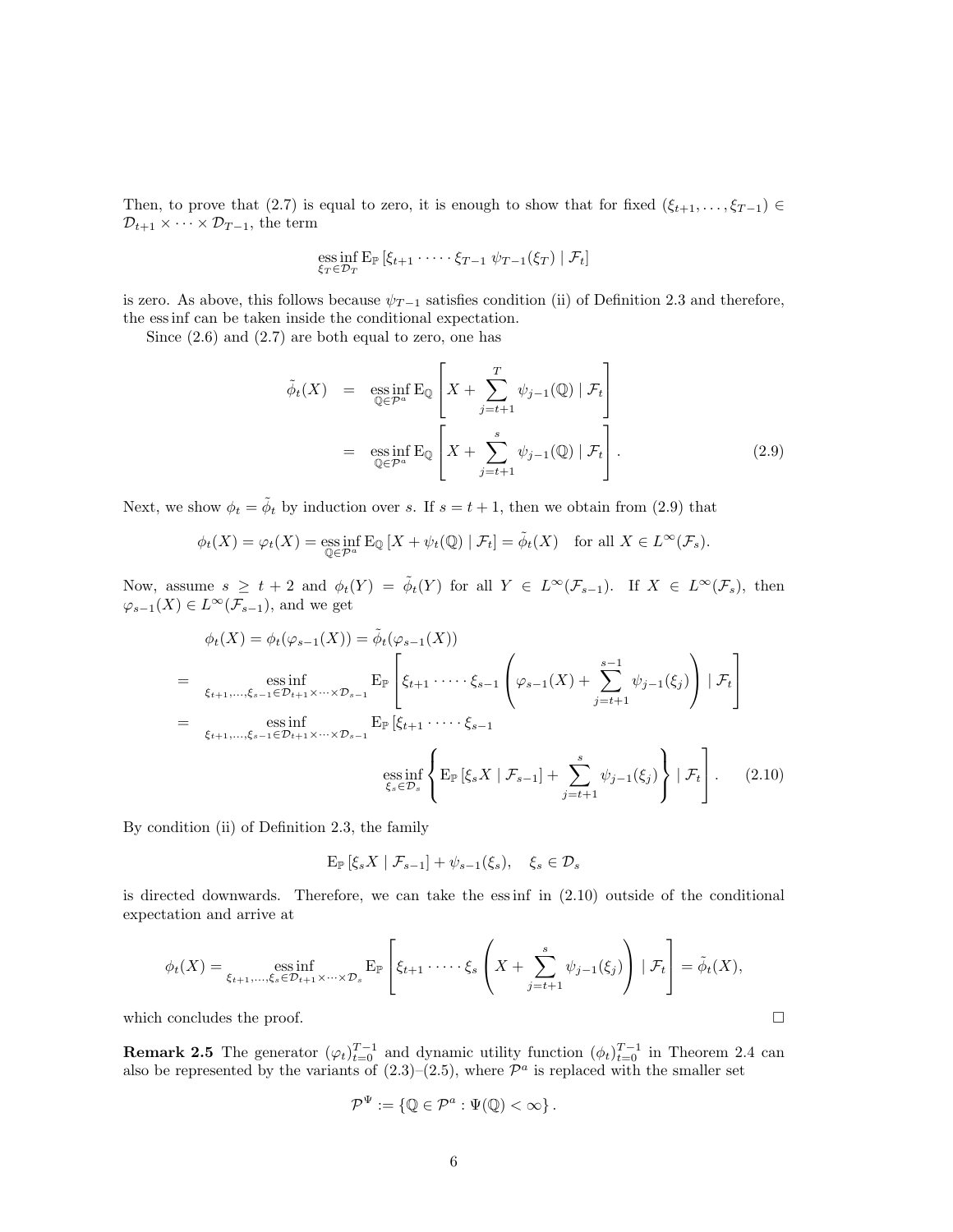Indeed, it follows from conditions (i) and (ii) of Definition 2.3 that for all  $t \leq T - 1$ , there exists a sequence  $(\xi_{t+1}^n)_{n\geq 1}$  in  $\mathcal{D}_{t+1}$  such that  $\psi_t(\xi_{t+1}^n) \downarrow 0$  P-almost surely. Set  $A_t^n := \{\psi_t(\xi_{t+1}^n) < \infty\}$ and define

$$
\xi_{t+1}^* := \xi_{t+1}^1 1_{A_t^1} + \sum_{n \ge 2} \xi_{t+1}^n 1_{\{A_t^n \setminus A_t^{n-1}\}}.
$$

Then

$$
\xi_{t+1}^* \in \mathcal{D}_{t+1}^{\psi_t} := \{ \xi_{t+1} \in \mathcal{D}_{t+1} : \psi_t(\xi_{t+1}) < \infty \}.
$$

For arbitrary  $\xi_{t+1} \in \mathcal{D}_{t+1}$ , the element  $\tilde{\xi}_{t+1} := \xi_{t+1} 1_{\{\psi_t(\xi_{t+1}) < \infty\}} + \xi_{t+1}^* 1_{\{\psi_t(\xi_{t+1}) = \infty\}}$  is in  $\mathcal{D}_{t+1}^{\psi_t}$ , and

$$
\mathbb{E}_{\mathbb{P}}\left[\xi_{t+1}X \mid \mathcal{F}_t\right] + \psi_t(\xi_{t+1}) \ge \mathbb{E}_{\mathbb{P}}\left[\tilde{\xi}_{t+1}X \mid \mathcal{F}_t\right] + \psi_t(\tilde{\xi}_{t+1}) \quad \text{for } X \in L^{\infty}(\mathcal{F}_{t+1}).
$$

Since

$$
\mathcal{P}^{\Psi} = \mathcal{D}_1^{\psi_0} \cdots \mathcal{D}_T^{\psi_{T-1}},
$$

this shows that

$$
\varphi_t(X) = \operatorname*{ess\,inf}_{\mathbb{Q}\in\mathcal{P}^{\Psi}} \{ \mathbb{E}_{\mathbb{Q}}\left[X \mid \mathcal{F}_t\right] + \psi_t(\mathbb{Q}) \}, \quad X \in L^{\infty}(\mathcal{F}_{t+1}).
$$

From here, exactly the same arguments as in the proof of Theorem 2.4 lead to

$$
\phi_t(X) = \operatorname*{ess\,inf}_{\mathbb{Q}\in\mathcal{P}^{\Psi}} \mathbb{E}_{\mathbb{Q}}\left[X + \sum_{j=t+1}^T \psi_{j-1}(\mathbb{Q}) \mid \mathcal{F}_t\right] = \operatorname*{ess\,inf}_{\mathbb{Q}\in\mathcal{P}^{\Psi}} \mathbb{E}_{\mathbb{Q}}\left[X + \Psi(\mathbb{Q}) \mid \mathcal{F}_t\right]
$$

for  $t \leq T-1$  and  $X \in L^{\infty}(\mathcal{F}_T)$ . Note that the second identity can be written in the alternative form

$$
\phi_t(X) = \operatorname*{ess\,inf}_{(\mathbb{Q},q)\in\mathcal{Q}^{\Psi}} \mathcal{E}_{\mathbb{Q}}\left[X+q \mid \mathcal{F}_t\right],
$$

for the set

$$
\mathcal{Q}^{\Psi} := \left\{ (\mathbb{Q}, q) \in \mathcal{P}^a \times L^0_+(\mathcal{F}_T) : q \geq \Psi(\mathbb{Q}) \right\}.
$$

It can easily be checked that generators with a dual representation of the form (2.3) and the corresponding dynamic monetary utility functions  $(2.4)$ – $(2.5)$  have the following continuity property:

**Definition 2.6** For  $0 \le t \le s \le T$ , we call a mapping  $I: L^{\infty}(\mathcal{F}_s) \to L^{\infty}(\mathcal{F}_t)$  continuous from *above if*

$$
I(X^n) \to I(X) \quad \mathbb{P}\text{-almost surely}
$$

*for every sequence*  $(X^n)_{n \in \mathbb{N}}$  *in*  $L^\infty(\mathcal{F}_s)$  *that decreases*  $\mathbb{P}\text{-almost surely to } X \in L^\infty(\mathcal{F}_s)$ *. We call a* generator  $(\varphi_t)_{t=0}^{T-1}$  or a dynamic monetary utility function  $(\phi_t)_{t=0}^T$  on  $L^\infty(\mathcal{F}_T)$  continuous from *above if all*  $\varphi_t$  *or*  $\phi_t$  *are continuous from above, respectively.* 

Next we are going to show that every time-consistent dynamic concave monetary utility function with generator that is continuous from above has representations of the form  $(2.4)$ – $(2.5)$ . This will be shown in Corollary 2.9 below. First we need the following definition and lemma.

**Definition 2.7** *For a time-consistent dynamic concave monetary utility function*  $(\phi_t)_{t=0}^{T-1}$  with *generator*  $(\varphi_t)_{t=0}^{T-1}$  *that is continuous from above we define for all*  $t = 0, \ldots, T-1$ *,* 

$$
\varphi_t^{\#}(\xi_{t+1}) := \mathop{\rm ess\,sup}_{X \in L^{\infty}(\mathcal{F}_{t+1})} \{ \varphi_t(X) - \mathbb{E}_{\mathbb{P}} \left[ \xi_{t+1} X \mid \mathcal{F}_t \right] \}, \quad \xi_{t+1} \in \mathcal{D}_{t+1}.
$$
 (2.11)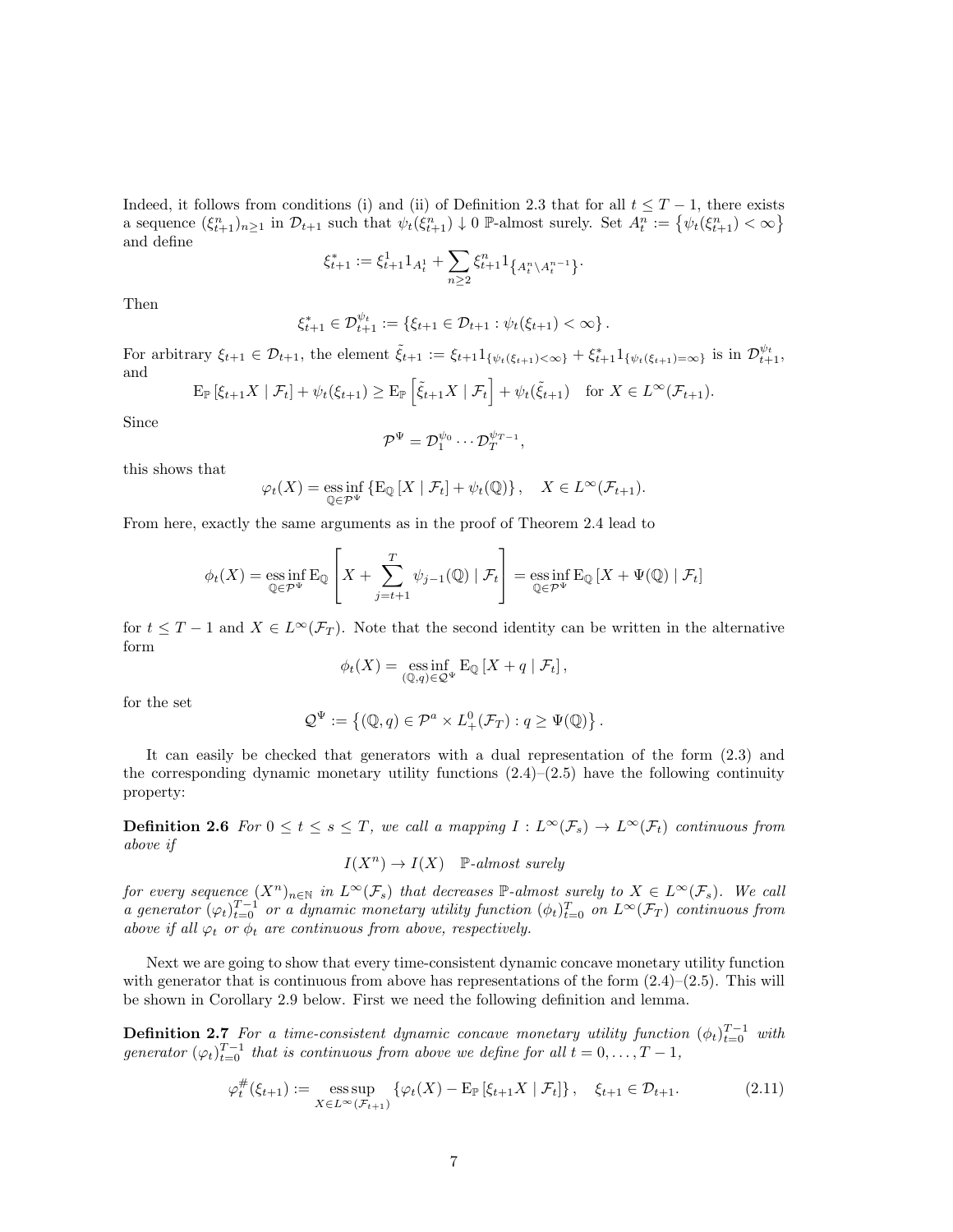Up to a sign,  $\varphi_t^{\#}$  is the conditional concave conjugate of  $\varphi_t$ . In the next lemma we provide a conditional dual representation result for concave generators  $\varphi_t$  in terms of  $\varphi_t^{\#}$ . Similar results are proved in [32, 4, 14, 10, 7, 34, 28]. Since our setup is slightly different, we provide a proof.

 $\bf{Lemma 2.8}$   $\,$   $\,Let\, (\phi_t)^T_{t=0}$   $\,$  be a time-consistent dynamic concave monetary utility function on  $L^\infty(\mathcal{F}_T)$ *with generator*  $(\varphi_t)_{t=0}^{T-1}$  *that is continuous from above. Then*  $(\varphi_t^{\#})_{t=0}^{T-1}$  *is the smallest dynamic penalty function such that*

$$
\varphi_t(X) = \underset{\mathbb{Q} \in \mathcal{P}^a}{\text{ess inf}} \left\{ \mathcal{E}_{\mathbb{Q}} \left[ X \mid \mathcal{F}_t \right] + \varphi_t^{\#}(\mathbb{Q}) \right\} \tag{2.12}
$$

*for all*  $t = 0, \ldots, T-1$  *and*  $X \in L^\infty(\mathcal{F}_{t+1})$ *.* 

*Proof.* We fix  $t \in \{0, \ldots, T-1\}$  and introduce the sets

$$
\mathcal{B}_t := \{ X \in L^\infty(\mathcal{F}_{t+1}) : \varphi_t(X) \ge 0 \}
$$

and

$$
\mathcal{C}_t := \left\{ X \in L^{\infty}(\mathcal{F}_{t+1}) : \mathrm{E}_{\mathbb{Q}}\left[X \mid \mathcal{F}_t\right] + \varphi_t^{\#}(\mathbb{Q}) \geq 0 \text{ for all } \mathbb{Q} \in \mathcal{P}^a \right\}.
$$

It follows directly from the definition of  $\varphi_t^{\#}$  that

$$
\mathrm{E}_{\mathbb{Q}}\left[X \mid \mathcal{F}_t\right] + \varphi_t^{\#}(\mathbb{Q}) \geq \varphi_t(X)
$$

for all  $X \in L^{\infty}(\mathcal{F}_{t+1})$  and  $\mathbb{Q} \in \mathcal{P}^a$ . This shows that  $\mathcal{B}_t \subset \mathcal{C}_t$ . In the following we are going to prove  $C_t \subset \mathcal{B}_t$ . Assume this is not the case. Then there exists  $X^* \in \mathcal{C}_t \setminus \mathcal{B}_t$ . Hence, the set  $A := \{ \varphi_t(X^*) < 0 \}$  has positive P-measure and  $1_A X^*$  is still in  $\mathcal{C}_t \setminus \mathcal{B}_t$ . The mapping

$$
X \mapsto I(X) := \mathcal{E}\left[\varphi_t(X)\right]
$$

is a concave monetary utility function from  $L^{\infty}(\mathcal{F}_{t+1})$  to R that is continuous from above. Hence, it can be deduced from the Krein–Smulian theorem that

$$
\mathcal{B} := \{ X \in L^{\infty}(\mathcal{F}_{t+1}) : I(X) \ge 0 \}
$$

is  $\sigma(L^{\infty}(\mathcal{F}_{t+1}), L^{1}(\mathcal{F}_{t+1}))$ -closed, see for instance, the proof of Theorem 3.2 in Delbaen [11] or Remark 4.3 in Cheridito et al. [10]. Since it does not contain  $1_A X^*$ , it follows from the separating hyperplane theorem that there exists a  $\mathbb{Q} \in \mathcal{P}^a$  such that

$$
\mathcal{E}_{\mathbb{Q}}\left[1_{A}X^{*}\right] < \inf_{X \in \mathcal{B}} \mathcal{E}_{\mathbb{Q}}\left[X\right] \le \inf_{X \in \mathcal{B}_{t}} \mathcal{E}_{\mathbb{Q}}\left[X\right].\tag{2.13}
$$

Since the family  ${E_{\mathbb{Q}}[X \mid \mathcal{F}_t]: X \in \mathcal{B}_t}$  is directed downwards, we obtain from Beppo Levi's monotone convergence theorem that

$$
\inf_{X \in \mathcal{B}_t} \mathrm{E}_{\mathbb{Q}}\left[X\right] = \mathrm{E}_{\mathbb{Q}}\left[\underset{X \in \mathcal{B}_t}{\mathrm{ess}\inf} \mathrm{E}_{\mathbb{Q}}\left[X \mid \mathcal{F}_t\right]\right].
$$

Moreover, by the translation property of  $\varphi_t$ ,  $\varphi_t^{\#}$  can be written as

$$
\varphi_t^{\#}(\mathbb{Q}) = \operatorname*{ess\,sup}_{X \in \mathcal{B}_t} \mathbb{E}_{\mathbb{Q}} \left[ -X \mid \mathcal{F}_t \right].
$$

Therefore, it follows from (2.13) that

$$
\mathrm{E}_{\mathbb{Q}}\left[1_{A}X^{*}\right]<\mathrm{E}_{\mathbb{Q}}\left[-\varphi_{t}^{\#}(\mathbb{Q})\right],
$$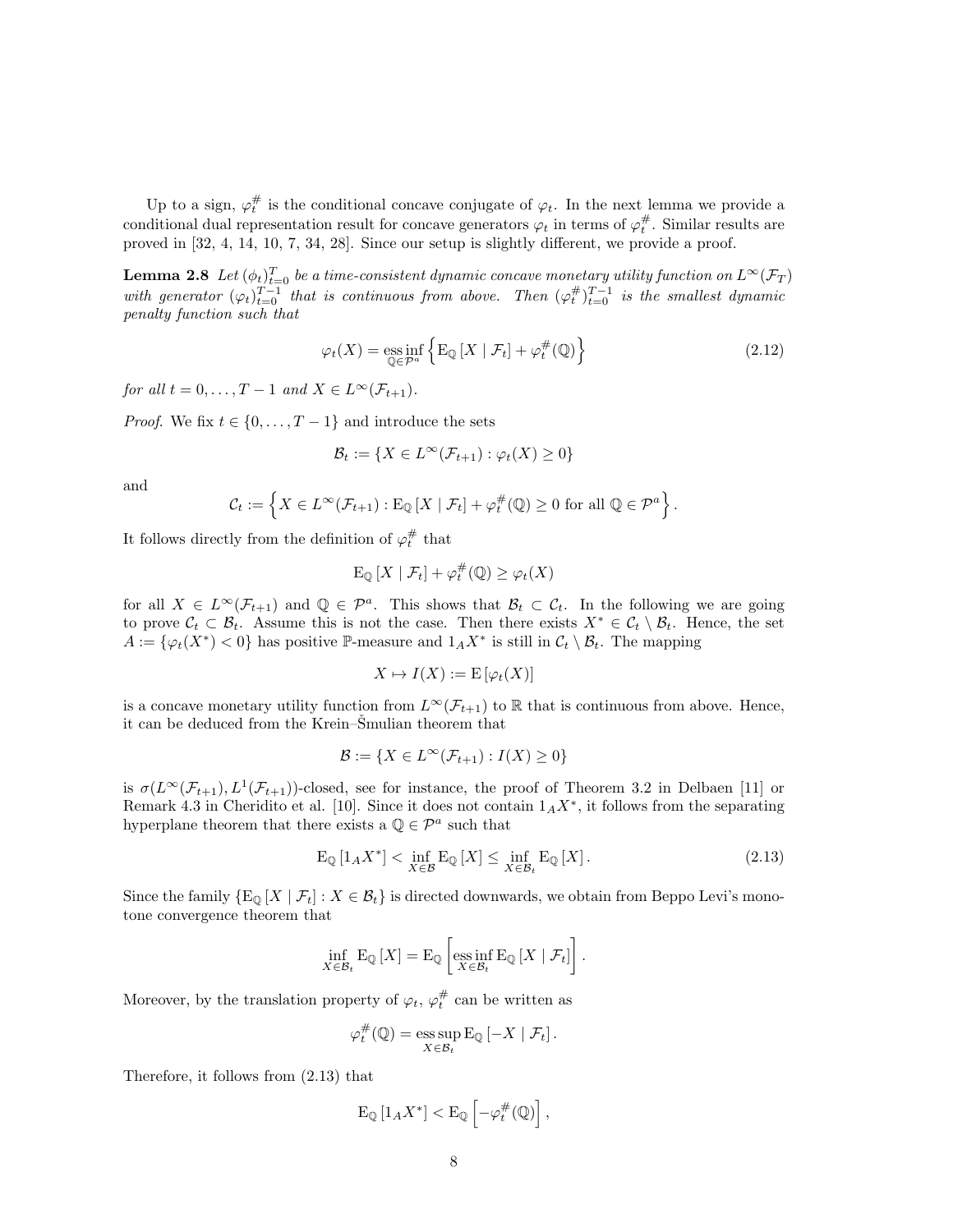and hence,

$$
\mathrm{E}_{\mathbb{Q}}\left[\mathrm{E}_{\mathbb{Q}}\left[1_{A}X^{*} \mid \mathcal{F}_{t}\right]+\varphi_{t}^{\#}(\mathbb{Q})\right]<0.
$$

But this contradicts  $1_A X^* \in C_t$ . Thus, we must have  $\mathcal{B}_t = C_t$ . Now note that for all  $X \in L^{\infty}(\mathcal{F}_{t+1}),$ 

$$
\varphi_t(X) = \operatorname{ess} \operatorname{sup} \left\{ m \in L^{\infty}(\mathcal{F}_t) : X - m \in \mathcal{B}_t \right\},\
$$

and therefore,

$$
\varphi_t(X) = \operatorname{ess} \operatorname{sup} \left\{ m \in L^{\infty}(\mathcal{F}_t) : \operatorname{E}_{\mathbb{Q}} \left[ X - m \mid \mathcal{F}_t \right] + \varphi_t^{\#}(\mathbb{Q}) \ge 0 \text{ for all } \mathbb{Q} \in \mathcal{P}^a \right\}
$$
  
= 
$$
\operatorname{ess} \operatorname{sup} \left\{ m \in L^{\infty}(\mathcal{F}_t) : \operatorname{E}_{\mathbb{Q}} \left[ X \mid \mathcal{F}_t \right] + \varphi_t^{\#}(\mathbb{Q}) \ge m \text{ for all } \mathbb{Q} \in \mathcal{P}^a \right\}
$$
  
= 
$$
\operatorname{ess} \operatorname{inf} \left\{ \operatorname{E}_{\mathbb{Q}} \left[ X \mid \mathcal{F}_t \right] + \varphi_t^{\#}(\mathbb{Q}) \right\}.
$$

Finally, observe that for every function  $\psi_t$  from  $\mathcal{D}_{t+1}$  to  $\bar{L}_+(\mathcal{F}_t)$  satisfying

$$
\varphi_t(X) = \underset{\xi_{t+1} \in \mathcal{D}_{t+1}}{\text{ess inf}} \{ \mathbb{E}_{\mathbb{P}} \left[ \xi_{t+1} X \mid \mathcal{F}_t \right] + \psi_t(\xi_{t+1}) \}
$$

for all  $X \in L^{\infty}(\mathcal{F}_{t+1})$ , one has

$$
\varphi_t(X) - \mathrm{E}_{\mathbb{P}}\left[\xi_{t+1}X \mid \mathcal{F}_t\right] \leq \psi_t(\xi_{t+1})
$$

for all  $X \in L^{\infty}(\mathcal{F}_{t+1})$  and  $\xi_{t+1} \in \mathcal{D}_{t+1}$ , and hence,  $\varphi_t^{\#} \leq \varphi_t$ .

The following corollary is an immediate consequence of Theorem 2.4 and Lemma 2.8.

**Corollary 2.9** *Let*  $(\phi_t)_{t=0}^T$  *be a time-consistent dynamic concave monetary utility function that is continuous from above. Then*

$$
\phi_t(X) = \operatorname*{ess\,inf}_{\mathbb{Q}\in\mathcal{P}^a} E_{\mathbb{Q}}\left[X + \sum_{j=t+1}^T \varphi_{j-1}^{\#}(\mathbb{Q}) \mid \mathcal{F}_t\right] = \operatorname*{ess\,inf}_{\mathbb{Q}\in\mathcal{P}^a} E_{\mathbb{Q}}\left[X + \phi^{\#}(\mathbb{Q}) \mid \mathcal{F}_t\right]
$$

*for all*  $t \leq T - 1$  *and*  $X \in L^{\infty}(\mathcal{F}_T)$ *, where*  $\phi^{\#}(\mathbb{Q}) = \sum_{j=1}^{T} \varphi_{j-1}^{\#}(\mathbb{Q})$ *.* 

# **2.3 Examples**

### **2.3.1 Dynamic Average-Value-at-Risk**

For every  $t = 0, \ldots, T-1$ , let  $\alpha_t$  be an element of  $L^\infty(\mathcal{F}_t)$  such that  $0 < \alpha_t \leq 1$  and consider the generators

$$
\varphi_t(X) = \underset{\xi_{t+1} \in \mathcal{D}_{t+1}, \xi_{t+1} \leq \alpha_t^{-1}}{\operatorname{ess\,inf}} \mathbb{E}_{\mathbb{P}} \left[ \xi_{t+1} X \mid \mathcal{F}_t \right], \quad X \in L^{\infty}(\mathcal{F}_{t+1}).
$$

Then,  $-\varphi_t$  is a conditional Average-Value-at-Risk on  $L^\infty(\mathcal{F}_{t+1})$  at the level  $\alpha_t$ ; see [20] for the definition of the unconditional Average-Value-at-Risk. The minimal dynamic penalty function  $(\varphi_t^{\#})_{t=0}^{T-1}$  of the induced time-consistent dynamic concave monetary utility function  $(\phi_t)_{t=0}^{T}$  is given by

$$
\varphi_t^{\#}(\xi_{t+1}) = \operatorname*{ess\,sup}_{X \in L^{\infty}(\mathcal{F}_{t+1})} {\varphi_t(X) - E_{\mathbb{P}}[\xi_{t+1}X \mid \mathcal{F}_t]} = \begin{cases} 0 & \text{on } {\mathbb{P}[\xi_{t+1} > \alpha_t^{-1} \mid \mathcal{F}_t] = 0} \\ \infty & \text{on } {\mathbb{P}[\xi_{t+1} > \alpha_t^{-1} \mid \mathcal{F}_t] > 0} \end{cases}.
$$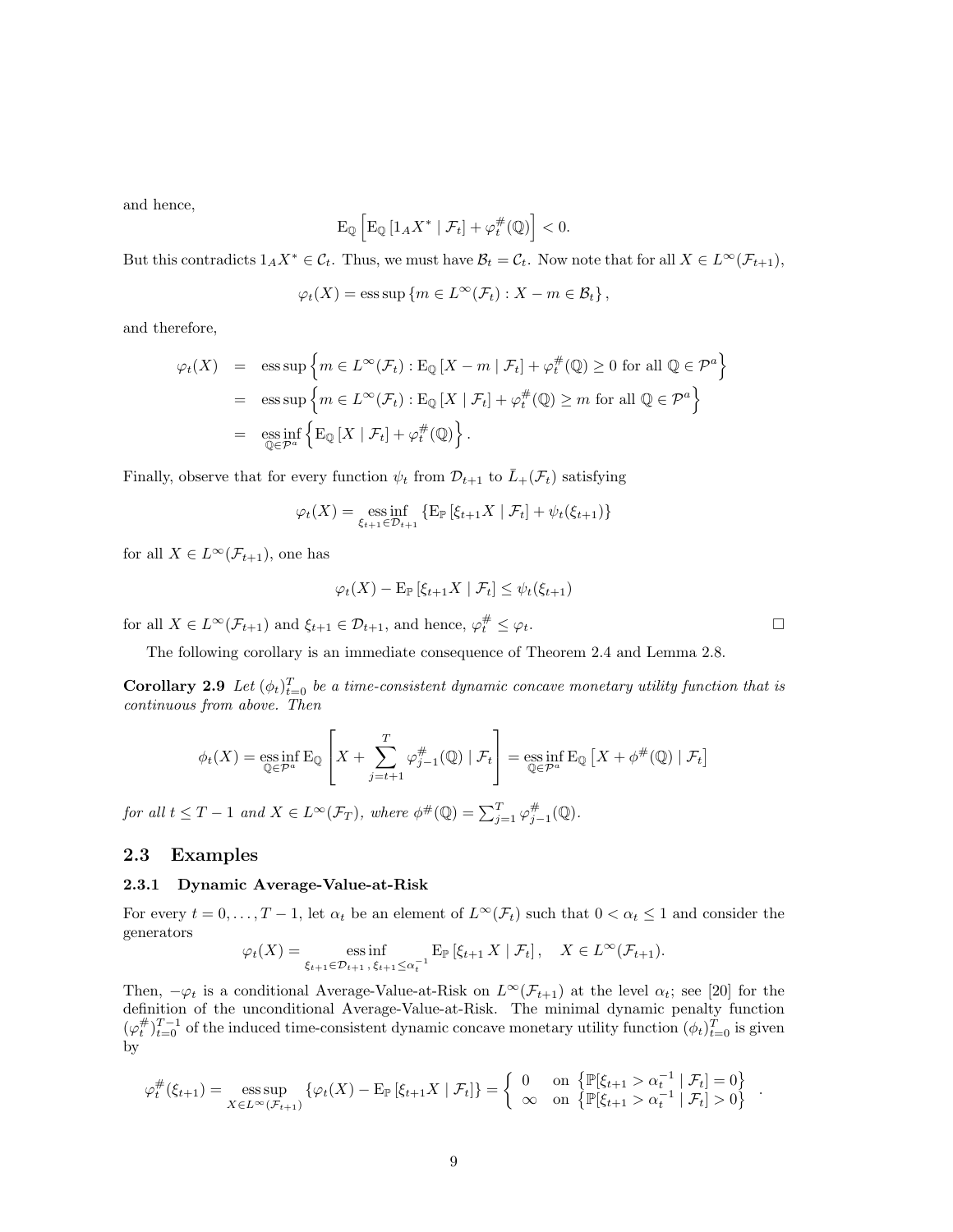Hence,

$$
\phi^{\#}(\mathbb{Q}) = \sum_{j=1}^{T} \varphi_{j-1}^{\#}(\mathbb{Q}) = \begin{cases} 0 & \text{if } \mathbb{P}[\xi_j^{\mathbb{Q}} > \alpha_{j-1}^{-1} \mid \mathcal{F}_{j-1}] = 0 \text{ for all } j = 1, \dots, T \\ \infty & \text{else} \end{cases}
$$

and

$$
\phi_t(X) = \operatorname*{ess\,inf}_{\mathbb{Q}\in\mathcal{P}^a} E_{\mathbb{Q}}\left[X + \phi^{\#}(\mathbb{Q}) \mid \mathcal{F}_t\right] = \operatorname*{ess\,inf}_{\mathbb{Q}\in\mathcal{Q}} E_{\mathbb{Q}}\left[X \mid \mathcal{F}_t\right],
$$

where

$$
\mathcal{Q} := \left\{ \mathbb{Q} \in \mathcal{P}^a : \xi_j^{\mathbb{Q}} \leq \alpha_{j-1}^{-1} \text{ for all } j = 1, \dots, T \right\}.
$$

 $(\rho_t)_{t=0}^T = (-\phi_t)_{t=0}^T$  is a time-consistent dynamic Average-Value-at-Risk at the dynamic level  $(\alpha_0, \ldots, \alpha_{T-1}).$ 

#### **2.3.2 Dynamic entropic risk measure**

For all  $t = 0, \ldots, T - 1$ , let  $\alpha_t \in L^\infty(\mathcal{F}_t)$  with  $\alpha_t > 0$  and define  $\varphi_t$  by

$$
\varphi_t(X) = -\alpha_t^{-1} \log \mathbb{E}_{\mathbb{P}} \left[ \exp(-\alpha_t X) \mid \mathcal{F}_t \right], \quad X \in L^{\infty}(\mathcal{F}_{t+1}).
$$

Then,  $-\varphi_t$  is a conditional entropic risk measure on  $L^\infty(\mathcal{F}_{t+1})$  with risk aversion parameter  $\alpha_t$ ; see [19, 20, 5, 6, 14, 10]. It is well known that the minimal dynamic penalty function  $(\varphi_t^{\#})_{t=0}^{T-1}$  of the induced time-consistent concave monetary utility function  $(\phi_t)_{t=0}^T$  is given by

$$
\varphi_t^{\#}(\xi_{t+1}) = \alpha_t^{-1} \mathrm{E}_{\mathbb{P}} \left[ \xi_{t+1} \, \log(\xi_{t+1}) \mid \mathcal{F}_t \right].
$$

Hence,

$$
\phi^{\#}(\mathbb{Q}) = \sum_{j=1}^{T} \varphi_{j-1}^{\#}(\mathbb{Q}) = \sum_{j=1}^{T} \frac{1}{\alpha_j} \mathrm{E}_{\mathbb{Q}} \left[ \log \left( \xi_{j+1}^{\mathbb{Q}} \right) \mid \mathcal{F}_j \right],
$$

and

$$
\phi_t(X) = \operatorname*{ess\,inf}_{\mathbb{Q}\in\mathcal{P}^a} E_{\mathbb{Q}}\left[X + \phi^{\#}(\mathbb{Q}) \mid \mathcal{F}_t\right], \quad X \in L^{\infty}(\mathcal{F}_T), \quad t = 0,\ldots,T.
$$

#### **2.3.3 Dynamic variational preferences**

Denote by  $\mathcal{R}^{\infty}$  the space of all essentially bounded adapted processes  $(X_t)_{t=0}^T$  on  $(\Omega, \mathcal{F}, (\mathcal{F}_t)_{t=0}^T, \mathbb{P})$ . We here understand  $X_t$  as a (not necessarily discounted) cashflow at time *t*. Let  $(\phi_t)_{t=0}^T$  be a timeconsistent dynamic concave monetary utility function on  $L^{\infty}(\mathcal{F}_T)$  and  $\beta > 0$  a depreciation factor. The transform

$$
W_t(.) := \beta^{-t} \phi_t(\beta^t.), \quad t = 0, \dots, T,
$$

is still a dynamic concave monetary utility function on  $L^{\infty}(\mathcal{F}_T)$ . It satisfies the  $\beta$ -time-consistency condition

$$
W_{t+1}(Y) \ge W_{t+1}(Z) \quad \text{implies} \quad W_t(\beta Y) \ge W_t(\beta Z) \quad \text{for } Y, Z \in L^{\infty}(\mathcal{F}_T).
$$

or equivalently, the *β*-dynamic programming principle

$$
W_t(Y) = W_t(\beta W_{t+1}(\beta^{-1}Y)) \text{ for } Y \in L^{\infty}(\mathcal{F}_T).
$$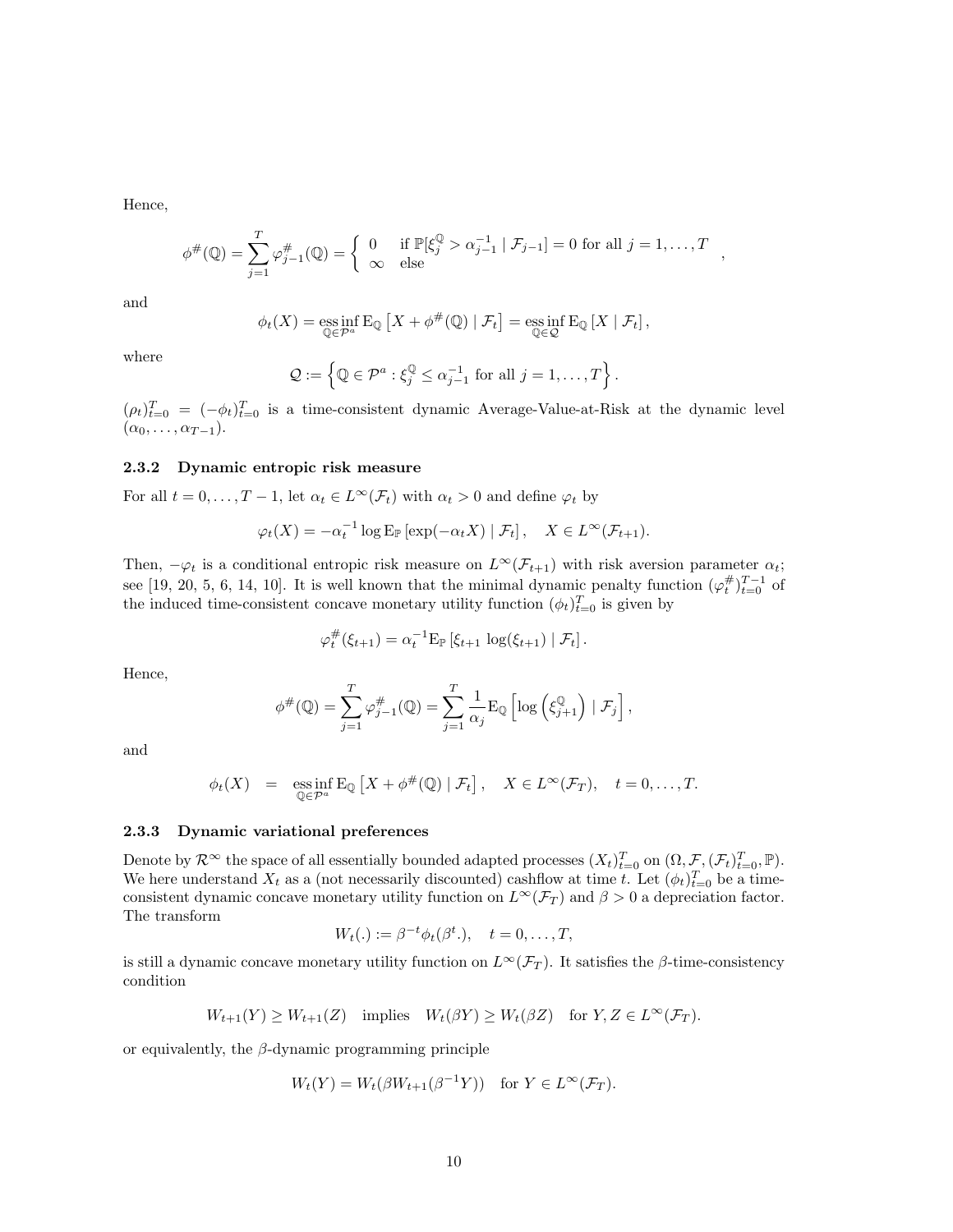Now, let  $u$  be an increasing continuous function from  $\mathbb R$  to  $\mathbb R$ . Then, the functionals

$$
V_t(X) := W_t\left(\sum_{j=t}^T \beta^{j-t} u(X_j)\right), \quad X \in \mathcal{R}^{\infty}, t = 0, \dots, T,
$$

satisfy the recursive relation

$$
V_t(X) = u(X_t) + W_t(\beta V_{t+1}(X)), \quad t = 0, \dots, T-1.
$$

In the simpler framework of finite sample spaces, this class of dynamic preferences is axiomatized in [29], where they are called dynamic variational preferences.

# **3 Dynamic monetary risk measures for stochastic processes**

In this section the risky objects are stochastic processes  $X \in \mathcal{R}^{\infty}$  modelling discounted value processes or discounted cumulated cash flows; for instance, the discounted market value of a portfolio, the discounted equity value of a firm or the discounted surplus of an insurance company. This interpretation of  $X \in \mathcal{R}^{\infty}$  is the same as in [4, 8, 9, 10, 25] but different from the one in Subsection 2.3.3 above, where  $X$  is understood as a sequence of cash flows. However, in discrete time it is easy to pass from cash flows to cumulated cash flows and back (see Subsection 3.1 below). As before, we are interested in monetary risk measures  $\rho_t$  but find it more convenient to work with the corresponding monetary utility functions  $\phi_t = -\rho_t$ . In the following, we generalize the definitions of Section 2 to this more general setup. For  $0 \le t \le s \le T$ , we define the projection  $\pi_{t,s} : \mathcal{R}^{\infty} \to \mathcal{R}^{\infty}$  by

$$
\pi_{t,s}(X)_r := 1_{\{t \leq r\}} X_{r \wedge s}, \quad r = 0, \dots, T.
$$

and denote

$$
\mathcal{R}_{t,s}^{\infty}:=\pi_{t,s}(\mathcal{R}^{\infty}).
$$

**Definition 3.1** *Let*  $t \in \{0, ..., T\}$ *.* A monetary utility function on  $\mathcal{R}_{t,T}^{\infty}$  *is a mapping*  $\phi_t : \mathcal{R}_{t,T}^{\infty} \to$  $L^{\infty}(\mathcal{F}_t)$  *with the following properties:* 

- (N) **Normalization:**  $\phi_t(0) = 0$
- (M) **Monotonicity:**  $\phi_t(X) \geq \phi_t(Y)$  for all  $X, Y \in \mathcal{R}_{t,T}^{\infty}$  such that  $X \geq Y$

(T) **Translation property:**  $\phi_t(X + m1_{[t,T]}) = \phi_t(X) + m$  for all  $X \in \mathcal{R}_{t,T}^{\infty}$  and  $m \in L^{\infty}(\mathcal{F}_t)$ .

*We call*  $\phi_t$   $\mathcal{F}_t$ -concave if it satisfies

(C)  $\mathcal{F}_t$ -concavity:  $\phi_t(\lambda X + (1-\lambda)Y) \geq \lambda \phi_t(X) + (1-\lambda)\phi_t(Y)$  for all  $X, Y \in \mathcal{R}_{t,T}^{\infty}$  and  $\lambda \in L^{\infty}(\mathcal{F}_t)$ *such that*  $0 \leq \lambda \leq 1$ 

*For*  $X \in \mathbb{R}^{\infty}$  *we set* 

$$
\phi_t(X) := \phi_t \circ \pi_{t,T}(X).
$$

*A* dynamic monetary utility function on  $\mathcal{R}^{\infty}$  is a family  $(\phi_t)_{t=0}^T$  such that each  $\phi_t$  is a monetary *utility function on*  $\mathcal{R}_{t,T}^{\infty}$ . If all  $\phi_t$  satisfy (C), then we call  $(\phi_t)_{t=0}^T$  a dynamic concave monetary *utility function on*  $\mathcal{R}^{\infty}$ *.* 

As in the case of risk measures for random variables, it can be deduced from (M) and (T) that  $\phi_t$  satisfies the

(LP) **Local property:**  $\phi_t(1_A X + 1_{A^c} Y) = 1_A \phi_t(X) + 1_{A^c} \phi_t(Y)$  for all  $X, Y \in \mathbb{R}^{\infty}$  and  $A \in \mathcal{F}_t$ .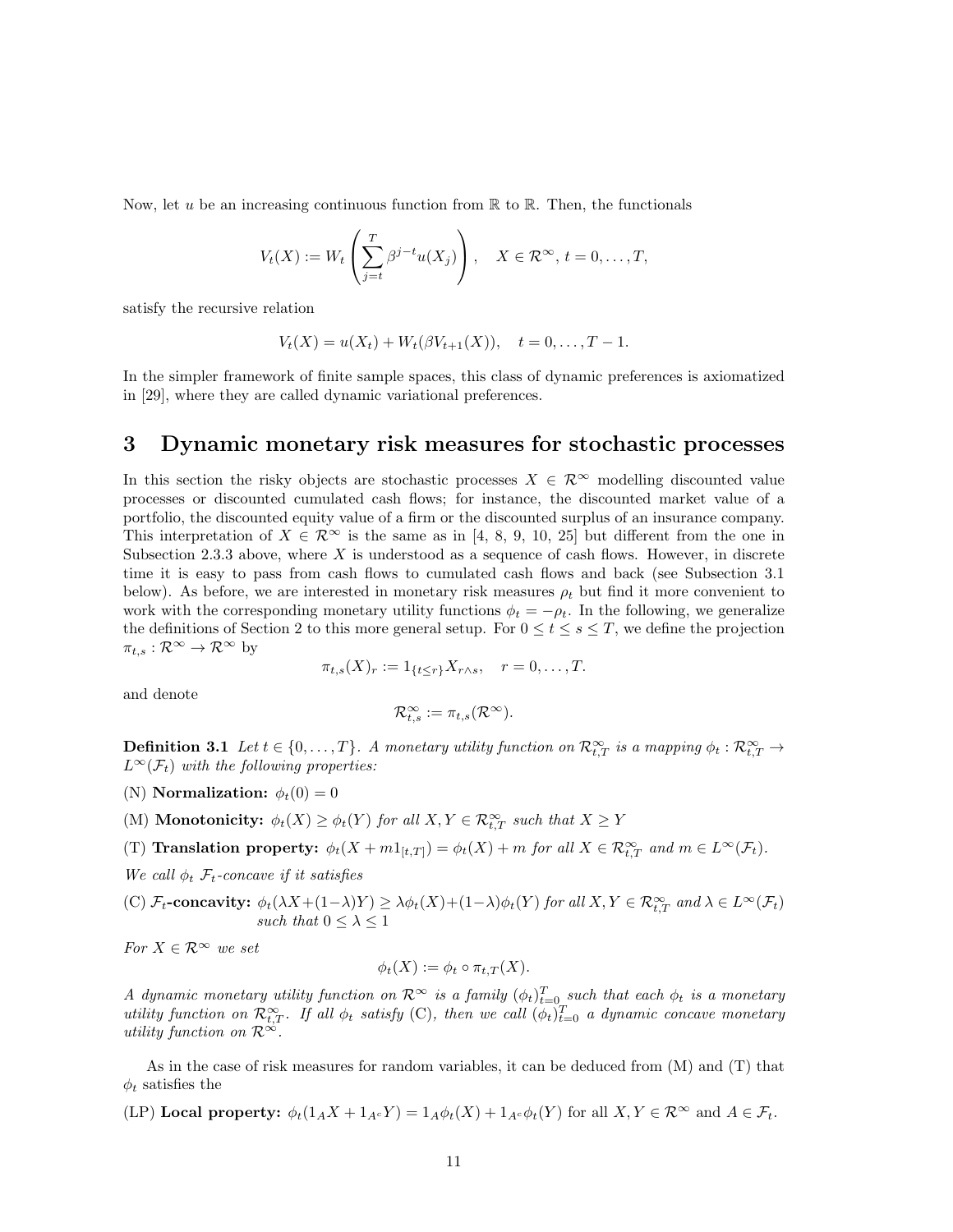**Definition 3.2** *We call a dynamic monetary utility function*  $(\phi_t)_{t=0}^T$  *on*  $\mathcal{R}^{\infty}$  *time-consistent if for*  $all X, Y \in \mathbb{R}^{\infty}$  *and*  $t = 0, \ldots, T-1$ *,* 

$$
X_t = Y_t \quad and \quad \phi_{t+1}(X) \ge \phi_{t+1}(Y)
$$

*imply*

$$
\phi_t(X) \ge \phi_t(Y).
$$

It can easily be deduced from  $(N)$ ,  $(M)$  and  $(T)$  that time-consistency of a dynamic monetary risk measure on  $\mathcal{R}^{\infty}$  is equivalent to the following dynamic programming principle:

$$
\phi_t(X) = \phi_t(X_t 1_{\{t\}} + \phi_{t+1}(X) 1_{[t+1,T]}) \quad \text{for all } X \in \mathcal{R}^{\infty} \text{ and } t = 0, \dots, T-1.
$$
 (3.1)

# **3.1 Cash flow streams**

In discrete time, one can easily pass from discounted value processes or cumulated discounted cash flows  $X \in \mathbb{R}^\infty$  to discounted increments or discounted cash flows  $C_0 = X_0, C_t = \Delta X_t = X_t - X_{t-1}$ ,  $t \geq 1$ . A monetary utility function  $\phi_t : \mathcal{R}^{\infty}_{t,T} \to L^{\infty}(\mathcal{F}_t)$  induces the following functional for future discounted cash flows

$$
\tilde{\phi}_t(C_{t+1},\ldots,C_T) = \phi_t\left(0,\ldots,0,C_{t+1},C_{t+1}+C_{t+2},\ldots,\sum_{j=t+1}^T C_j\right).
$$

The dynamic programming principle (3.1) translates into

$$
\tilde{\phi}_t(C_{t+1},...,C_T) = \tilde{\phi}_t(C_{t+1} + \tilde{\phi}_{t+1}(C_{t+2},...,C_T),0,...,0),
$$

and  $\phi_t$  can be recovered from  $\tilde{\phi}_t$  through

 $\phi_t(X) = X_t + \tilde{\phi}_t(\Delta X_{t+1}, \dots, \Delta X_T).$ 

So in discrete time, the two formulations are equivalent.

# **3.2 Aggregators and generators**

For a time-consistent dynamic monetary utility function  $(\phi_t)_{t=0}^T$  on  $\mathcal{R}^{\infty}$ , we define the aggregators

$$
G_t: L^{\infty}(\mathcal{F}_t) \times L^{\infty}(\mathcal{F}_{t+1}) \to L^{\infty}(\mathcal{F}_t), \quad t = 0, \ldots, T-1
$$

by

$$
G_t(X_t, X_{t+1}) := \phi_t(X),
$$

where *X* is the process in  $\mathcal{R}^{\infty}_{t,t+1}$  given by

$$
X_r := \begin{cases} 0 & \text{for } r < t \\ X_t & \text{for } r = t \\ X_{t+1} & \text{for } r \ge t+1 \end{cases}.
$$

Clearly,  $G_t$  has the following three properties:

 $(G1) G<sub>t</sub>(0,0) = 0$  $(G2)$   $G_t(X_t, X_{t+1}) \geq G_t(Y_t, Y_{t+1})$  if  $X_t \geq Y_t$  and  $X_{t+1} \geq Y_{t+1}$  $(G3) G_t(X_t + m, X_{t+1} + m) = G_t(X_t, X_{t+1}) + m$  for all  $m \in L(\mathcal{F}_t)$ ,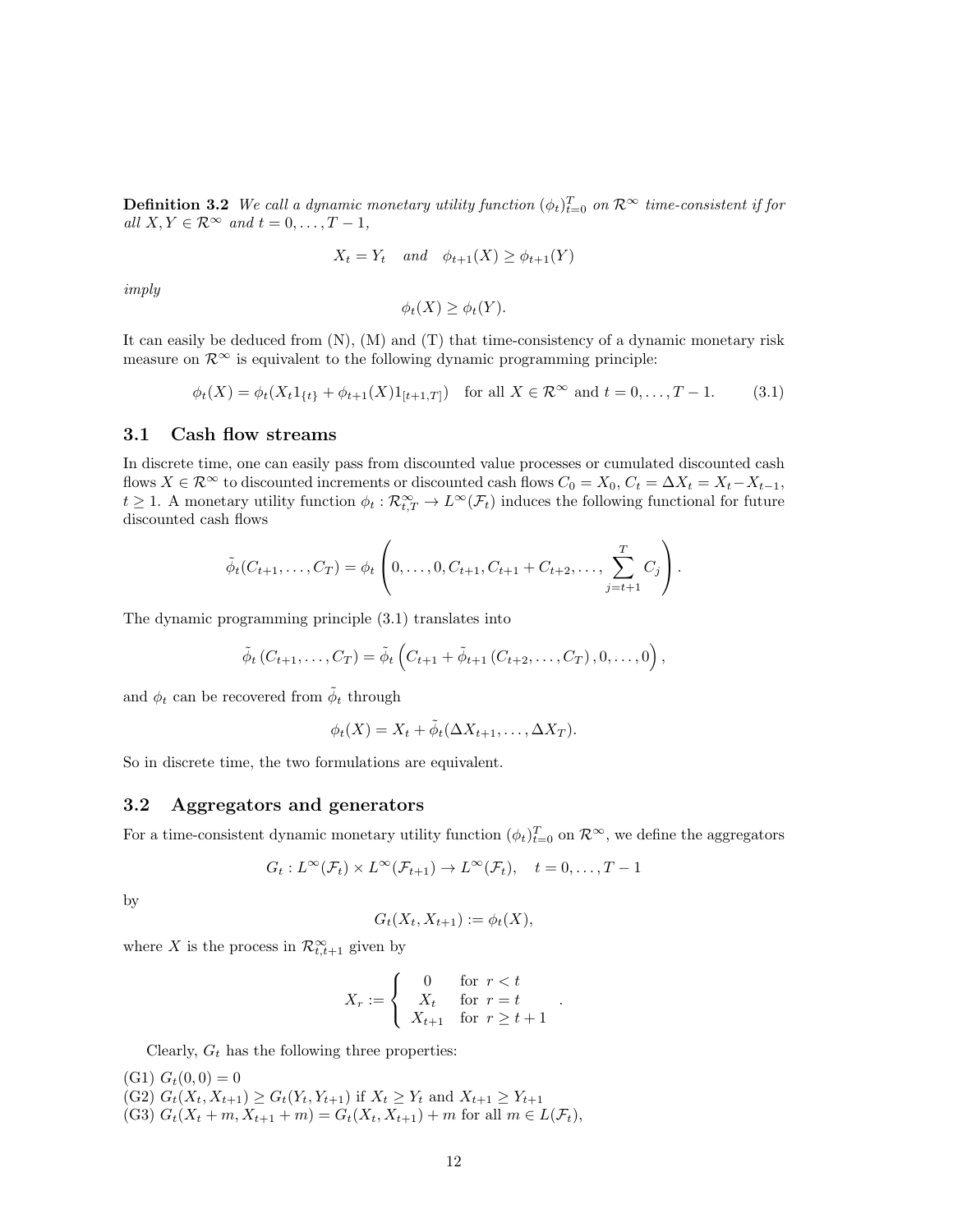and it can be seen from (3.1) that the whole dynamic functional  $(\phi_t)_{t=0}^T$  is uniquely determined by the aggregators  $(G_t)_{t=0}^{T-1}$ . In fact, every sequence of functionals  $(G_t)_{t=0}^{T-1}$  satisfying (G1)–(G3) defines a time-consistent dynamic monetary utility function  $(\phi_t)_{t=0}^T$  by

$$
\begin{array}{rcl}\n\phi_T(X) & = & X \\
\phi_t(X) & = & G_t(X_t, \phi_{t+1}(X)), \quad t \le T - 1.\n\end{array}
$$

It is clear that  $(\phi_t)_{t=0}^T$  is concave if and only if all  $G_t$  satisfy

(G4)  $G_t(\lambda X_t + (1 - \lambda)Y_t, \lambda X_{t+1} + (1 - \lambda)Y_{t+1}) \geq \lambda G_t(X_t, X_{t+1}) + (1 - \lambda)G_t(Y_t, Y_{t+1})$ for all  $X_t, Y_t \in L^{\infty}(\mathcal{F}_t), X_{t+1}, Y_{t+1} \in L^{\infty}(\mathcal{F}_{t+1})$  and  $\lambda \in L^{\infty}(\mathcal{F}_t)$  such that  $0 \leq \lambda \leq 1$ .

By (G3), we can write  $G_t$  as

$$
G_t(X_t, X_{t+1}) = X_t + G_t(0, X_{t+1} - X_t) = X_t + H_t(X_{t+1} - X_t),
$$
\n(3.2)

for the mapping  $H_t: L^{\infty}(\mathcal{F}_{t+1}) \to L^{\infty}(\mathcal{F}_t)$  given by

$$
H_t(X) := G_t(0,X).
$$

It follows from  $(G1)$ – $(G3)$  that  $H_t$  has the following three properties:

 $(H1)$   $H_t(0) = 0$ 

- (H2)  $H_t(X) \ge H_t(Y)$  for  $X, Y \in L^\infty(\mathcal{F}_{t+1})$  with  $X \ge Y$
- (H3)  $H_t(X + m) \leq H_t(X) + m$  for all  $X \in L^\infty(\mathcal{F}_{t+1})$  and  $m \in L^\infty_+(\mathcal{F}_t)$

(H1) and (H2) are clear, and (H3) holds because for  $X \in L^{\infty}(\mathcal{F}_{t+1})$  and  $m \in L^{\infty}_{+}(\mathcal{F}_{t})$  one has

$$
H_t(X+m) = G_t(0, X+m) = m + G_t(-m, X) \le m + G_t(0, X) = m + H_t(X).
$$

On the other hand, every sequence  $(H_t)_{t=0}^{T-1}$  of mappings satisfying (H1)–(H3) induces aggregators  $(G_t)_{t=0}^{T-1}$  of a time-consistent dynamic monetary utility function  $(\phi_t)_{t=0}^T$  on  $\mathcal{R}^{\infty}$ . Indeed, if  $H_t$ satisfies  $(H1)–(H3)$ , then

$$
G_t(X_t, X_{t+1}) = X_t + H_t(X_{t+1} - X_t)
$$

satisfies (G1)–(G3). (G1) and (G3) are clear, and (G2) holds because for  $X_t, Y_t \in L^{\infty}(\mathcal{F}_t)$  and  $X_{t+1}, Y_{t+1} \in L^{\infty}(\mathcal{F}_{t+1})$  such that  $X_t \geq Y_t$  and  $X_{t+1} \geq Y_{t+1}$ , one obtains from (H2) and (H3) that

$$
G_t(X_t, X_{t+1}) = X_t + H_t(X_{t+1} - X_t) \ge X_t + H_t(Y_{t+1} - X_t) \ge Y_t + H_t(Y_{t+1} - Y_t).
$$

We call  $(H_t)_{t=0}^{T-1}$  the generators of  $(\phi_t)_{t=0}^T$ . It is clear that  $G_t$  satisfies (G4) if and only if  $H_t$  fulfils (H4)  $H_t(\lambda X + (1 - \lambda)Y) \geq \lambda H_t(X) + (1 - \lambda)H_t(Y)$  for all  $\lambda \in L^{\infty}(\mathcal{F}_t)$  such that  $0 \leq \lambda \leq 1$ .

### **3.3 Duality**

For  $t = 1, \ldots, T$ , we define the set

$$
\mathcal{E}_t := \left\{ \xi \in L_+^1(\mathcal{F}_t) : \mathrm{E}_{\mathbb{P}} \left[ \xi \mid \mathcal{F}_{t-1} \right] \leq 1 \right\}.
$$

Every sequence  $(\xi_{t+1}, \ldots, \xi_T) \in \mathcal{E}_{t+1} \times \cdots \times \mathcal{E}_T$  induces a  $\mathbb{P}$ -supermartingale  $(M_r^{\xi})_{r=0}^T$  by

$$
M_r^{\xi} := \begin{cases} 1 & \text{for } r \le t \\ \xi_{t+1} \cdots \xi_r & \text{for } r = t+1, \dots, T. \end{cases}
$$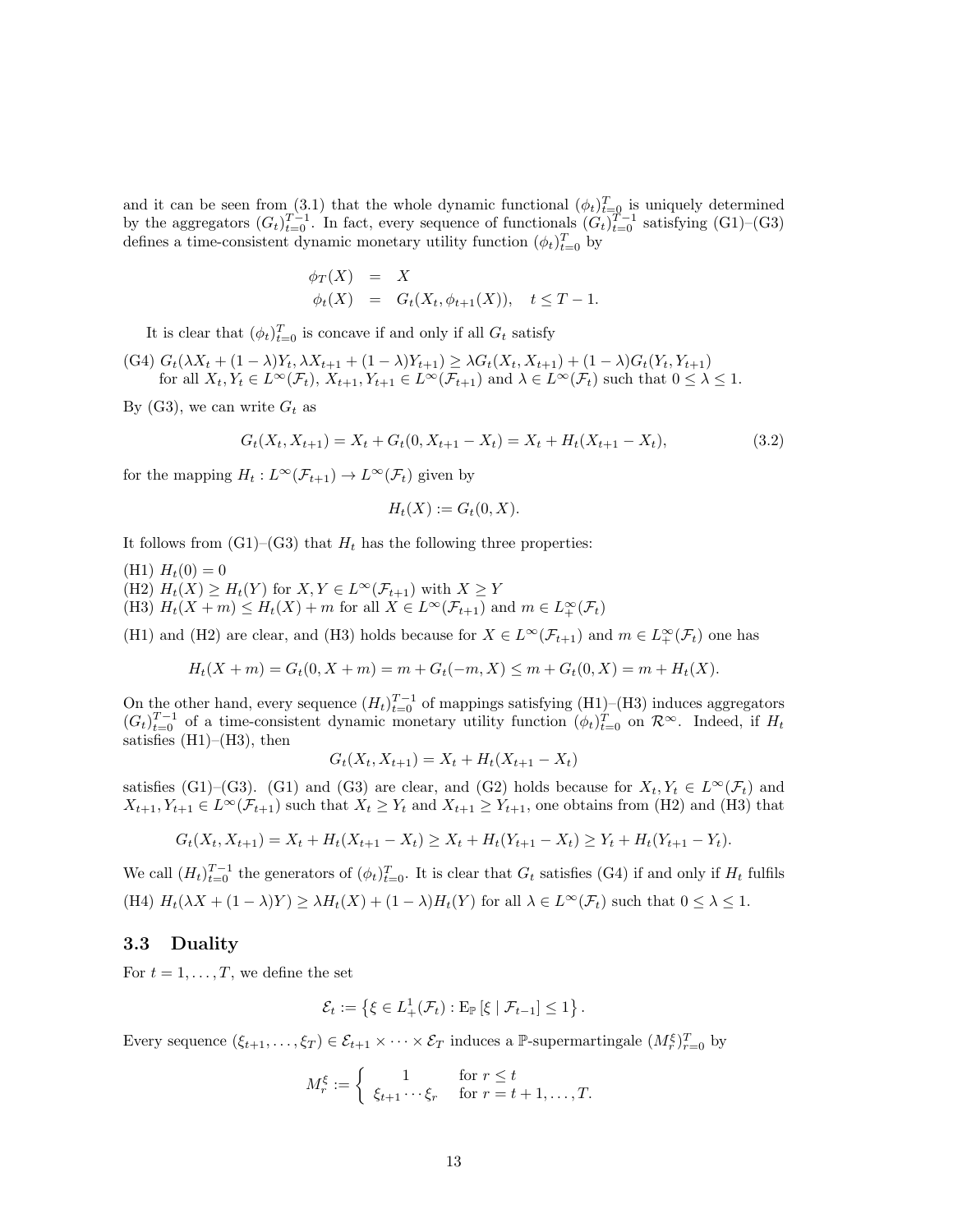**Definition 3.3** *A one-step penalty function on*  $\mathcal{E}_{t+1}$  *is a mapping* 

$$
\psi_t : \mathcal{E}_{t+1} \to \bar{L}_+(\mathcal{F}_t)
$$

*that satisfies the two properties:*

(i) 
$$
\operatorname{ess inf}_{\xi \in \mathcal{E}_{t+1}} \psi_t(\xi) = 0
$$

(ii)  $\psi_t(1_A\xi + 1_{A^c}\xi') = 1_A\psi_t(\xi) + 1_{A^c}\psi_t(\xi')$  for all  $\xi, \xi' \in \mathcal{E}_{t+1}$  and  $A \in \mathcal{F}_t$ 

*A* dynamic penalty function on  $\mathcal{E}$  is a sequence  $(\psi_t)_{t=0}^{T-1}$  of one-step penalty functions.

**Theorem 3.4** *Let*  $(\psi_t)_{t=0}^{T-1}$  *be a dynamic penalty function on*  $\mathcal{E}$ *. Then* 

$$
H_t(X) = \underset{\xi_{t+1} \in \mathcal{E}_{t+1}}{\text{ess inf}} \{ \mathbb{E}_{\mathbb{P}} \left[ \xi_{t+1} X \mid \mathcal{F}_t \right] + \psi_t(\xi_{t+1}) \}, \quad t = 0, \dots, T-1,
$$
 (3.3)

*defines generators of a time-consistent dynamic concave monetary utility function*  $(\phi_t)_{t=0}^T$  on  $\mathcal{R}^{\infty}$ *with the following representation:*

$$
\phi_t(X) = X_t + \underset{(\xi_{t+1}, \dots, \xi_T) \in \mathcal{E}_{t+1} \times \dots \times \mathcal{E}_T}{\text{ess inf}} \mathbb{E}_{\mathbb{P}} \left[ \sum_{j=t+1}^T M_j^{\xi} \Delta X_j + M_{j-1}^{\xi} \psi_{j-1}(\xi_j) \mid \mathcal{F}_t \right] \tag{3.4}
$$

*for all*  $t < T - 1$  *and*  $X \in \mathbb{R}^{\infty}$ .

*Proof.* It can easily be checked that for every  $t = 0, \ldots, T-1$ ,

$$
H_t(X) = \underset{\xi_{t+1} \in \mathcal{E}_{t+1}}{\text{ess inf}} \{ \mathbb{E}_{\mathbb{P}} \left[ \xi_{t+1} X \mid \mathcal{F}_t \right] + \psi_t(\xi_{t+1}) \}
$$

defines a mapping from  $L^{\infty}(\mathcal{F}_{t+1})$  to  $L^{\infty}(\mathcal{F}_t)$  satisfying (H1)–(H4). Therefore, the family  $(H_t)_{t=0}^{T-1}$ <br>induces a time-consistent dynamic concave monetary utility function  $(\phi_t)_{t=0}^T$  on  $\mathcal{R}^{\infty}$ . for some  $t < s \leq T$  and denote

$$
\phi_{t,s}(X) = X_t + \underset{(\xi_{t+1},\ldots,\xi_s)\in\mathcal{E}_{t+1}\times\cdots\times\mathcal{E}_s}{\text{ess}\inf} \left[ \sum_{j=t+1}^s M_j^{\xi} \Delta X_j + M_{j-1}^{\xi} \psi_{j-1}(\xi_j) \mid \mathcal{F}_t \right].
$$

Since

$$
\underset{(\xi_{s+1},\ldots,\xi_T)\in\mathcal{E}_{s+1}\times\cdots\times\mathcal{E}_T}{\text{ess}\inf}\left[\sum_{j=s+1}^T M_{j-1}^{\xi}\psi_{j-1}(\xi_j) \mid \mathcal{F}_t\right] = 0,
$$

for all  $s \leq T - 1$ , one has

$$
\phi_{t,s}(X) = X_t + \underset{(\xi_{t+1},\ldots,\xi_T)\in\mathcal{E}_{t+1}\times\cdots\times\mathcal{E}_T}{\text{ess}\inf} \left[ \sum_{j=t+1}^T M_j^{\xi} \Delta X_j + M_{j-1}^{\xi} \psi_{j-1}(\xi_j) \mid \mathcal{F}_t \right].
$$

So it is enough to show that  $\phi_t(X) = \phi_{t,s}(X)$ . We prove this by induction over *s*. First, assume that  $X \in \mathcal{R}_{t,t+1}^{\infty}$ . Then,

$$
\phi_t(X) = G_t(X_t, \phi_{t+1}(X)) = G_t(X_t, X_{t+1}) = X_t + H_t(\Delta X_{t+1})
$$
  
=  $X_t + \operatorname*{ess\,inf}_{\xi_{t+1} \in \mathcal{E}_{t+1}} \{ E_{\mathbb{P}} \left[ \xi_{t+1} \Delta X_{t+1} \mid \mathcal{F}_t \right] + \psi_t(\xi_{t+1}) \} = \phi_{t,t+1}(X).$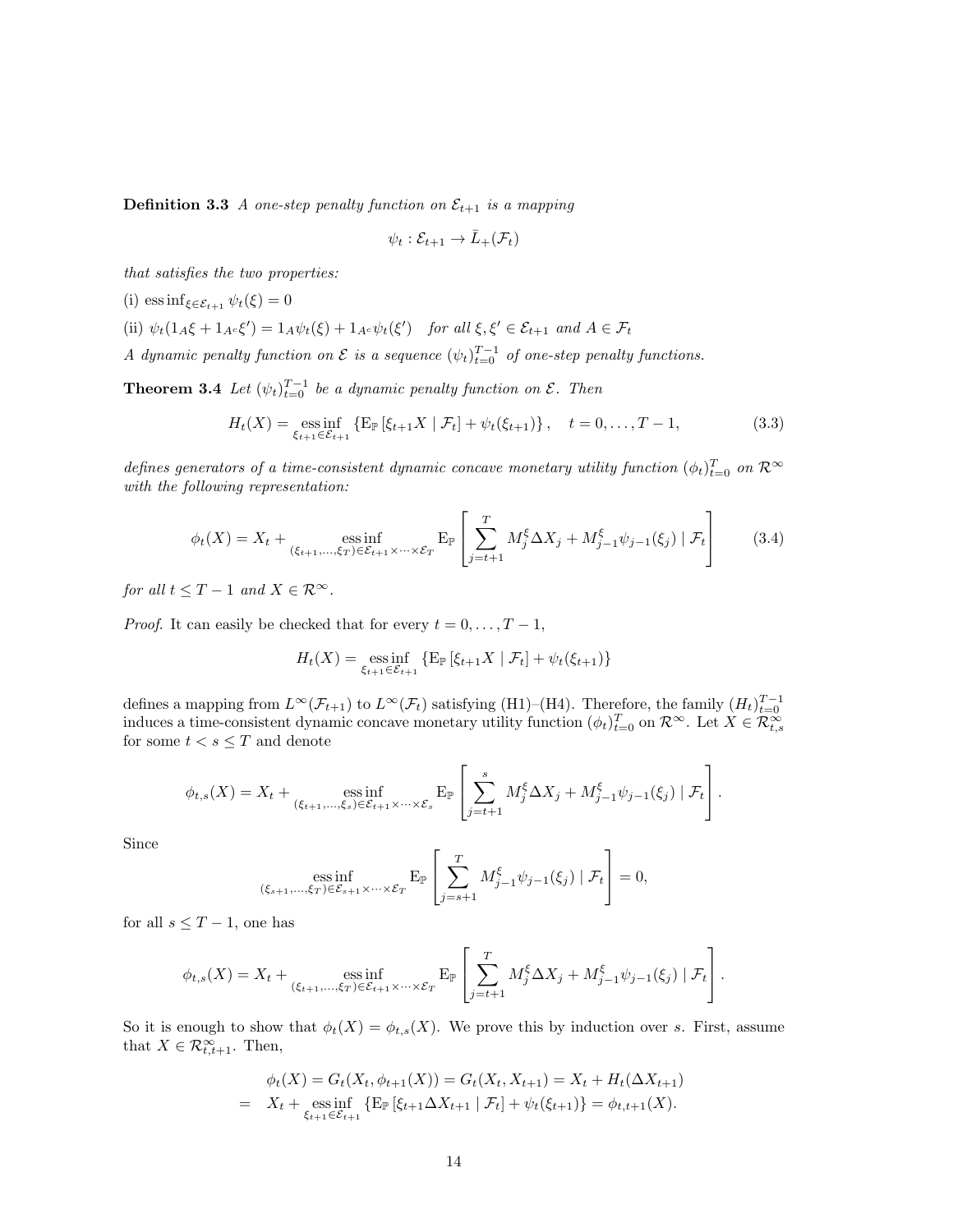Now, assume  $X \in \mathcal{R}_{t,s}^{\infty}$  for  $s \geq t+2$  and  $\phi_t(Y) = \phi_{t,s-1}(Y)$  for all  $Y \in \mathcal{R}_{t,s-1}^{\infty}$ . By (3.1), we have  $\phi_t(X) = \phi_t(Y)$  for

$$
Y=1_{[t,s-1)}X+1_{[s-1,T]}\phi_{s-1}(X)\in\mathcal{R}_{t,s-1}^{\infty},
$$

and therefore,

$$
\phi_t(X) = \phi_t(Y) = \phi_{t,s-1}(Y)
$$
\n
$$
= X_t + \underset{(\xi_{t+1}, ..., \xi_{s-1}) \in \mathcal{E}_{t+1} \times ... \times \mathcal{E}_{s-1}}{\text{ess inf}} \mathbb{E}_{\mathbb{P}} \left[ \sum_{j=t+1}^{s-1} M_j^{\xi} \Delta Y_j + M_{j-1}^{\xi} \psi_{j-1}(\xi_j) \mid \mathcal{F}_t \right]
$$
\n
$$
= X_t + \underset{(\xi_{t+1}, ..., \xi_{s-1}) \in \mathcal{E}_{t+1} \times ... \times \mathcal{E}_{s-1}}{\text{ess inf}} \mathbb{E}_{\mathbb{P}} \left[ \sum_{j=t+1}^{s-2} M_j^{\xi} \Delta X_j + M_{s-1}^{\xi} [\phi_{s-1}(X) - X_{s-2}] + \sum_{j=t+1}^{s-1} M_{j-1}^{\xi} \psi_{j-1}(\xi_j) \mid \mathcal{F}_t \right]
$$
\n
$$
= X_t + \underset{(\xi_{t+1}, ..., \xi_{s-1}) \in \mathcal{E}_{t+1} \times ... \times \mathcal{E}_{s-1}}{\text{ess inf}} \mathbb{E}_{\mathbb{P}} \left[ \sum_{j=t+1}^{s-2} M_j^{\xi} \Delta X_j + M_{s-1}^{\xi} [\Delta X_{s-1} + \underset{\xi_s \in \mathcal{E}_s}{\text{ess inf}} \left\{ \mathbb{E}_{\mathbb{P}} [\xi_s \Delta X_s \mid \mathcal{F}_{s-1}] + \psi_{s-1}(\xi_s) \right\} \right]
$$
\n
$$
+ \sum_{j=t+1}^{s-1} M_{j-1}^{\xi} \psi_{j-1}(\xi_j) \mid \mathcal{F}_t \right], \tag{3.5}
$$

where for  $s = t + 2$ , the term  $\sum_{j=t+1}^{s-2} M_j^{\xi} \Delta X_j$  is understood as 0. By condition (ii) of Definition 3.3, the family

$$
\mathbb{E}_{\mathbb{P}}\left[\xi_s \Delta X_s \mid \mathcal{F}_{s-1}\right] + \psi_{s-1}(\xi_s), \quad \xi_s \in \mathcal{E}_s,
$$

is directed downwards. Therefore, we can take the ess inf in (3.5) outside of the conditional expectation  $E_{\mathbb{P}}\left[\ldots \mid \mathcal{F}_t\right]$  and arrive at

$$
\phi_t(X) = X_t + \underset{(\xi_{t+1},\ldots,\xi_s)\in\mathcal{E}_{t+1}\times\cdots\times\mathcal{E}_s}{\text{ess}\inf} \left[ \sum_{j=t+1}^s M_j^{\xi} \Delta X_j + M_{j-1}^{\xi} \psi_{j-1}(\xi_j) \right] = \phi_{t,s}(X).
$$

It is easy to see that aggregators of the form (3.3) are continuous from above in the sense of Definition 2.6 and utility functions of the form (3.4) are continuous from above in the following more general sense:

**Definition 3.5** Let  $0 \le t \le s \le T$ . We call a mapping  $I : \mathcal{R}_{t,s}^{\infty} \to L^{\infty}(\mathcal{F}_{t})$  continuous from above if  $I(X^n) \to I(X)$  P-almost surely for all  $(X^n)_{n \in \mathbb{N}}$  and X in  $\mathcal{R}^{\infty}_{t,s}$  such that  $X^n_r$  decreases to  $X_r$  $\mathbb{P}\text{-}almost surely for all } r = t, \ldots, s$ *. We call a dynamic monetary utility function*  $(\phi_t)_{t=0}^T$  *on*  $\mathcal{R}^{\infty}$ *continuous from above if every*  $\phi_t$  *is continuous from above.* 

 $\bf{Lemma 3.6}$  *A time-consistent dynamic monetary utility function*  $(\phi_t)_{t=0}^T$  *is continuous from above if and only if all of the corresponding aggregators*  $(G_t)_{t=0}^{T-1}$  *are continuous from above, which is the case if and only if all of the associated generators*  $(H_t)_{t=0}^{T-1}$  *are continuous from above.*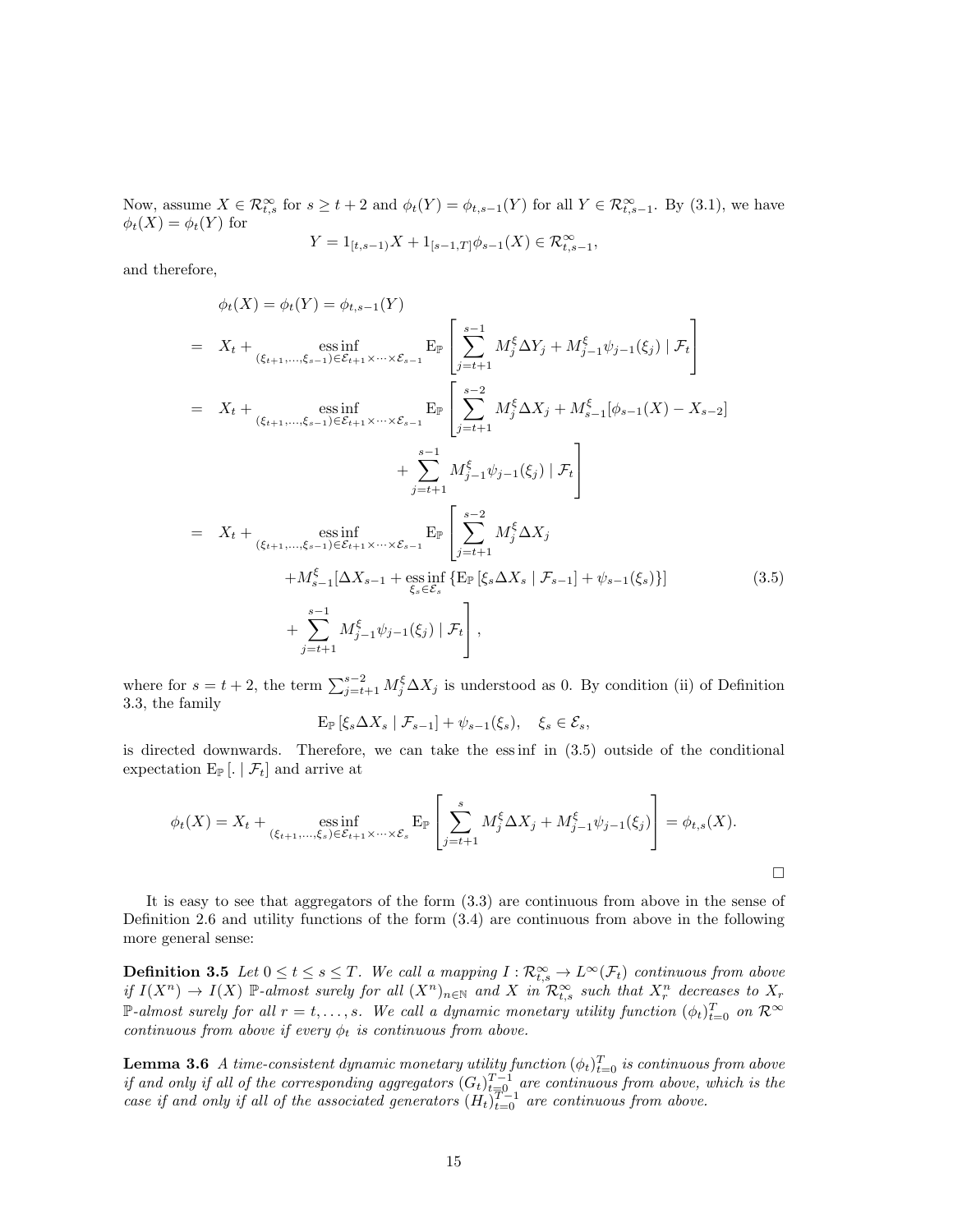*Proof.* It is obvious that  $(\phi_t)_{t=0}^T$  is continuous from above if and only if all aggregators  $(G_t)_{t=0}^{T-1}$ are continuous from above. Now, fix *t* and assume that  $G_t$  is continuous from above. If  $(X^n)_{n\in\mathbb{N}}$ and *X* are in  $L^{\infty}(\mathcal{F}_{t+1})$  such that  $(X^n)_{n\in\mathbb{N}}$  decreases to *X* P-almost surely, then we have

$$
H_t(X^n) = G_t(0, X^n) \downarrow G_t(0, X) = H_t(X) \quad \mathbb{P}\text{-almost surely.}
$$

Hence,  $H_t$  is continuous from above. On the other hand, if we assume that  $H_t$  is continuous from above and  $(X_t^n, X_{t+1}^n)_{n \in \mathbb{N}}$  is a sequence in  $L^{\infty}(\mathcal{F}_t) \times L^{\infty}(\mathcal{F}_{t+1})$  that decreases to  $(X_t, X_{t+1}) \in$  $L^{\infty}(\mathcal{F}_t) \times L^{\infty}(\mathcal{F}_{t+1})$  P-almost surely, then

$$
G_t(X_t^n, X_{t+1}^n) = X_t^n + H_t(X_{t+1}^n - X_t^n) \le X_t^n + H_t(X_{t+1}^n - X_t) \downarrow X_t + H_t(X_{t+1} - X_t) = G_t(X_t, X_{t+1})
$$

P-almost surely. This shows that  $G_t$  is continuous from above.

**Definition 3.7** *For a time-consistent dynamic concave monetary utility function*  $(\phi_t)_{t=0}^T$  *on*  $\mathcal{R}^{\infty}$ *with generators*  $(H_t)_{t=0}^{T-1}$  *that are continuous from above, we define for*  $\xi_{t+1} \in \mathcal{E}_{t+1}$  *and*  $t =$ 0*, . . . , T −* 1*,*

$$
H_t^{\#}(\xi_{t+1}) := \operatorname*{ess\,sup}_{X \in L^{\infty}(\mathcal{F}_{t+1})} \left\{ H_t(X) - \mathbb{E}_{\mathbb{P}} \left[ \xi_{t+1} X \mid \mathcal{F}_t \right] \right\}.
$$

**Lemma 3.8** *Let*  $(\phi_t)_{t=0}^T$  *be a time-consistent dynamic concave monetary utility function on*  $\mathcal{R}^{\infty}$ *with generators*  $(H_t)_{t=0}^{T-1}$  *that are continuous from above. Then*  $(H_t^{\#})_{t=0}^{T-1}$  *is the smallest dynamic penalty function on E such that*

$$
H_t(X) = \underset{\xi_{t+1} \in \mathcal{E}_{t+1}}{\text{ess inf}} \left\{ \mathbb{E}_{\mathbb{P}} \left[ \xi_{t+1} X \mid \mathcal{F}_t \right] + H_t^{\#}(\xi_{t+1}) \right\} \tag{3.6}
$$

*for all*  $t = 0, \ldots, T - 1$  *and*  $X \in L^\infty(\mathcal{F}_{t+1})$ *.* 

*Proof.* Fix  $t \in \{0, ..., T - 1\}$  and consider  $\hat{\Omega} := \{t, t + 1\} \times \Omega$  with the *σ*-algebra  $\hat{\mathcal{F}}_{t+1}$  generated by all sets of the form  $\{j\} \times A_j$  for  $j = t, t + 1$  and  $A_j \in \mathcal{F}_j$ . Let  $\hat{\mathbb{P}}$  be the probability measure on  $(\hat{\Omega}, \hat{\mathcal{F}}_{t+1})$  given by  $\hat{\mathbb{P}}[\{j\} \times A_j] := \frac{1}{2} \mathbb{P}[A_j]$  for  $j = t, t+1$  and  $A_j \in \mathcal{F}_j$ . By  $\hat{\mathcal{F}}_t$  we denote the *σ*-algebra on  $\hat{\Omega}$  generated by all sets of the form  $\{t, t + 1\} \times A_t$  for  $A_t \in \mathcal{F}_t$ . Then one has

$$
L^{\infty}(\mathcal{F}_t) \times L^{\infty}(\mathcal{F}_{t+1}) = L^{\infty}(\hat{\Omega}, \hat{\mathcal{F}}_{t+1}, \hat{\mathbb{P}}),
$$

and the aggregator  $G_t$  can be viewed as a concave monetary utility function from  $L^\infty(\hat{\Omega}, \hat{\mathcal{F}}_{t+1}, \hat{\mathbb{P}})$ to  $L^{\infty}(\hat{\Omega}, \hat{\mathcal{F}}_t, \hat{\mathbb{P}})$ . Clearly, it is continuous from above. Therefore, it follows from Lemma 2.8 that

$$
G_t(X_t, X_{t+1}) = \underset{(a, \xi_{t+1}) \in L^{\infty}_{[0,1]}(\mathcal{F}_t) \times \mathcal{D}_{t+1}}{\text{ess inf}} \left\{ \mathbb{E}_{\mathbb{P}} \left[ (1-a)X_t + a\xi_{t+1} X_{t+1} \mid \mathcal{F}_t \right] + \zeta_t(a, \xi_{t+1}) \right\},\tag{3.7}
$$

where

$$
L^{\infty}_{[0,1]}(\mathcal{F}_t) := \{ a \in L^{\infty}(\mathcal{F}_t) : 0 \le a \le 1 \}
$$

and

$$
\zeta_t(a,\xi_{t+1}) := \text{ess}\sup_{(X_t, X_{t+1}) \in L^{\infty}(\mathcal{F}_t) \times L^{\infty}(\mathcal{F}_{t+1})} \{G_t(X_t, X_{t+1}) - \mathbb{E}_{\mathbb{P}}[(1-a)X_t + a\xi_{t+1}X_{t+1} | \mathcal{F}_t] \}
$$
\n
$$
= \text{ess}\sup_{(X_t, X_{t+1}) \in L^{\infty}(\mathcal{F}_t) \times L^{\infty}(\mathcal{F}_{t+1})} \{G_t(0, \Delta X_{t+1}) - \mathbb{E}_{\mathbb{P}}[a\xi_{t+1}\Delta X_{t+1} | \mathcal{F}_t] \}
$$
\n
$$
= \text{ess}\sup_{X \in L^{\infty}(\mathcal{F}_{t+1})} \{H_t(X) - \mathbb{E}_{\mathbb{P}}[a\xi_{t+1}X | \mathcal{F}_t] \}.
$$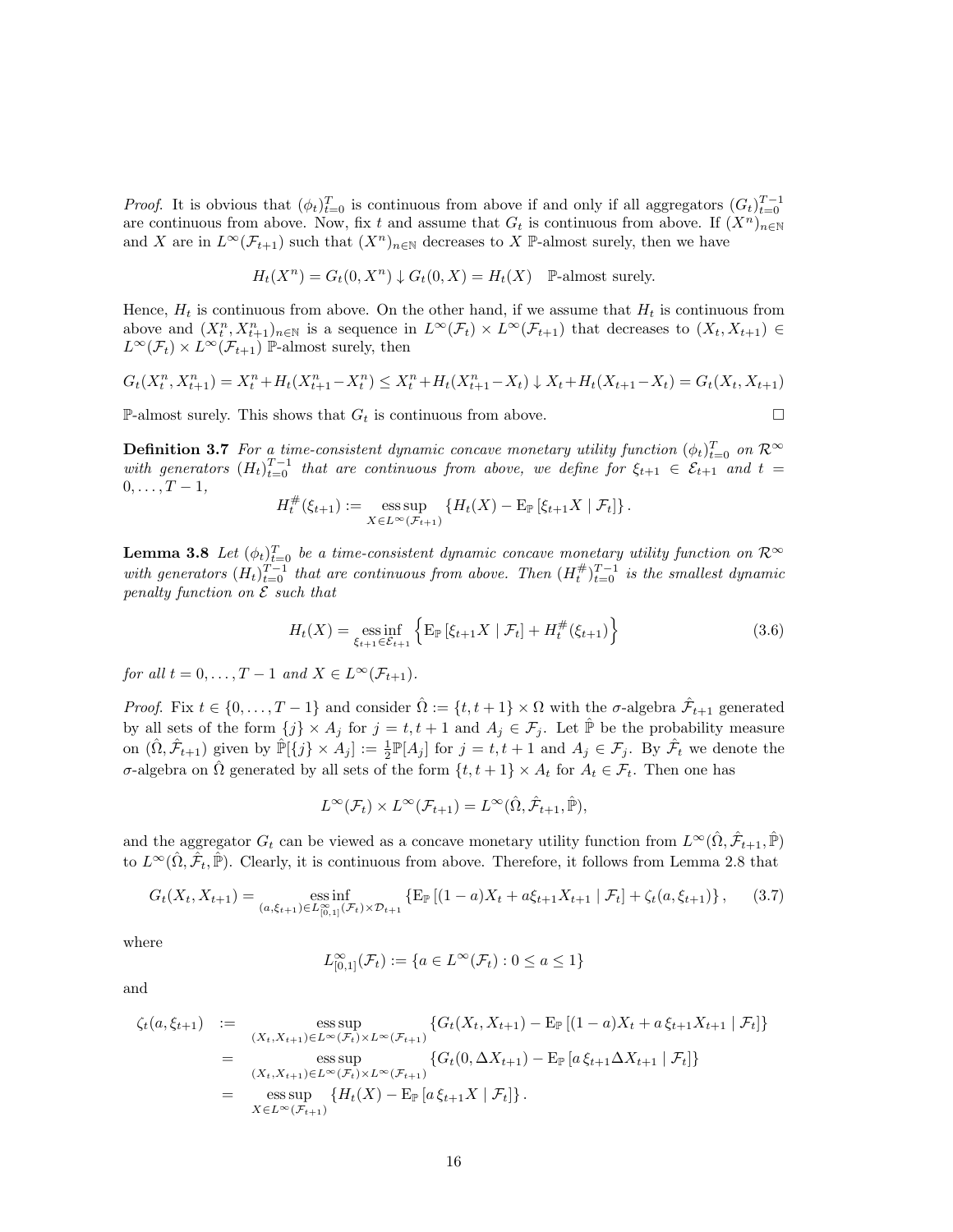Hence,

$$
H_t(X) = G_t(0, X) = \underset{\xi_{t+1} \in \mathcal{E}_{t+1}}{\text{ess inf}} \left\{ \mathbb{E}_{\mathbb{P}} \left[ \xi_{t+1} X \mid \mathcal{F}_t \right] + H_t^{\#}(\xi_{t+1}) \right\}
$$

for all  $X \in L^{\infty}(\mathcal{F}_{t+1})$ . The minimality of  $H_t^{\#}$  follows because every function  $\psi_t : \mathcal{E}_{t+1} \to \bar{L}_+(\mathcal{F}_t)$ fulfilling

$$
H_t(X) = \underset{\xi_{t+1} \in \mathcal{E}_{t+1}}{\text{ess inf}} \left\{ \mathbb{E}_{\mathbb{P}} \left[ \xi_{t+1} X \mid \mathcal{F}_t \right] + \psi_t(\xi_{t+1}) \right\} \quad \text{for all } X \in L^{\infty}(\mathcal{F}_{t+1})
$$

must also satisfy

$$
H_t(X) - \mathbb{E}_{\mathbb{P}}\left[\xi_{t+1}X \mid \mathcal{F}_t\right] \le \psi_t(\xi_{t+1}) \quad \text{for all } X \in L^\infty(\mathcal{F}_{t+1}) \text{ and } \xi_{t+1} \in \mathcal{E}_{t+1},
$$

and therefore,  $H_t^{\#}$  $\frac{t}{t} \leq \psi_t.$ 

The following corollary is an immediate consequence of Theorem 3.4 and Lemma 3.8.

**Corollary 3.9** *Let*  $(\phi_t)_{t=0}^T$  *be a time-consistent dynamic concave monetary utility function that is continuous from above. Then*

$$
\phi_t(X) = X_t + \mathop{\mathrm{ess\,inf}}_{(\xi_{t+1},...,\xi_T) \in \mathcal{E}_{t+1} \times ... \times \mathcal{E}_T} \mathbb{E}_{\mathbb{P}} \left[ \sum_{j=t+1}^T M_j^{\xi} \Delta X_j + M_{j-1}^{\xi} H_{j-1}^{\#}(\xi_j) \mid \mathcal{F}_t \right]
$$

*for all*  $t \leq T - 1$  *and*  $X \in R^{\infty}$ *.* 

### **3.4 Composed generators**

We now consider generators of the special form

$$
H_t(X) = h_t(\varphi_t(X)),\tag{3.8}
$$

where  $\varphi_t : L^{\infty}(\mathcal{F}_{t+1}) \to L^{\infty}(\mathcal{F}_t)$  is a monetary utility function from  $L^{\infty}(\mathcal{F}_{t+1})$  to  $L^{\infty}(\mathcal{F}_t)$  and  $h_t : \mathbb{R} \to \mathbb{R}$  is a function satisfying

- $(h1)$   $h_t(0) = 0$
- (h2)  $h_t(x) \geq h_t(y)$  for  $x \geq y$
- $(h3)$   $|h_t(x) h_t(y)| \le |x y|$  for all  $x, y \in \mathbb{R}$ .

Then  $H_t = h_t \circ \varphi_t : L^\infty(\mathcal{F}_{t+1}) \to L^\infty(\mathcal{F}_t)$  satisfies the properties (H1), (H2) and (H3). Hence,  $(h_t, \varphi_t)_{t=0}^{T-1}$  induces a time-consistent dynamic monetary utility function  $(\phi_t)_{t=0}^T$  on  $\mathcal{R}^{\infty}$ . If in addition to (h1)–(h3),  $h_t$  is concave and  $\varphi_t$   $\mathcal{F}_t$ -concave, then  $H_t$  satisfies (H4), and  $(\phi_t)_{t=0}^T$  is a time-consistent dynamic concave monetary utility function on *R<sup>∞</sup>*.

By standard convex duality, every concave function  $h : \mathbb{R} \to \mathbb{R}$  can be represented as

$$
h(x) = \min_{y \in \mathbb{R}} xy - h^*(y),
$$

where  $h^*$  is the concave conjugate given by

$$
h^*(y) := \inf_{x \in \mathbb{R}} xy - h(x).
$$

As a consequence, the following representation result holds: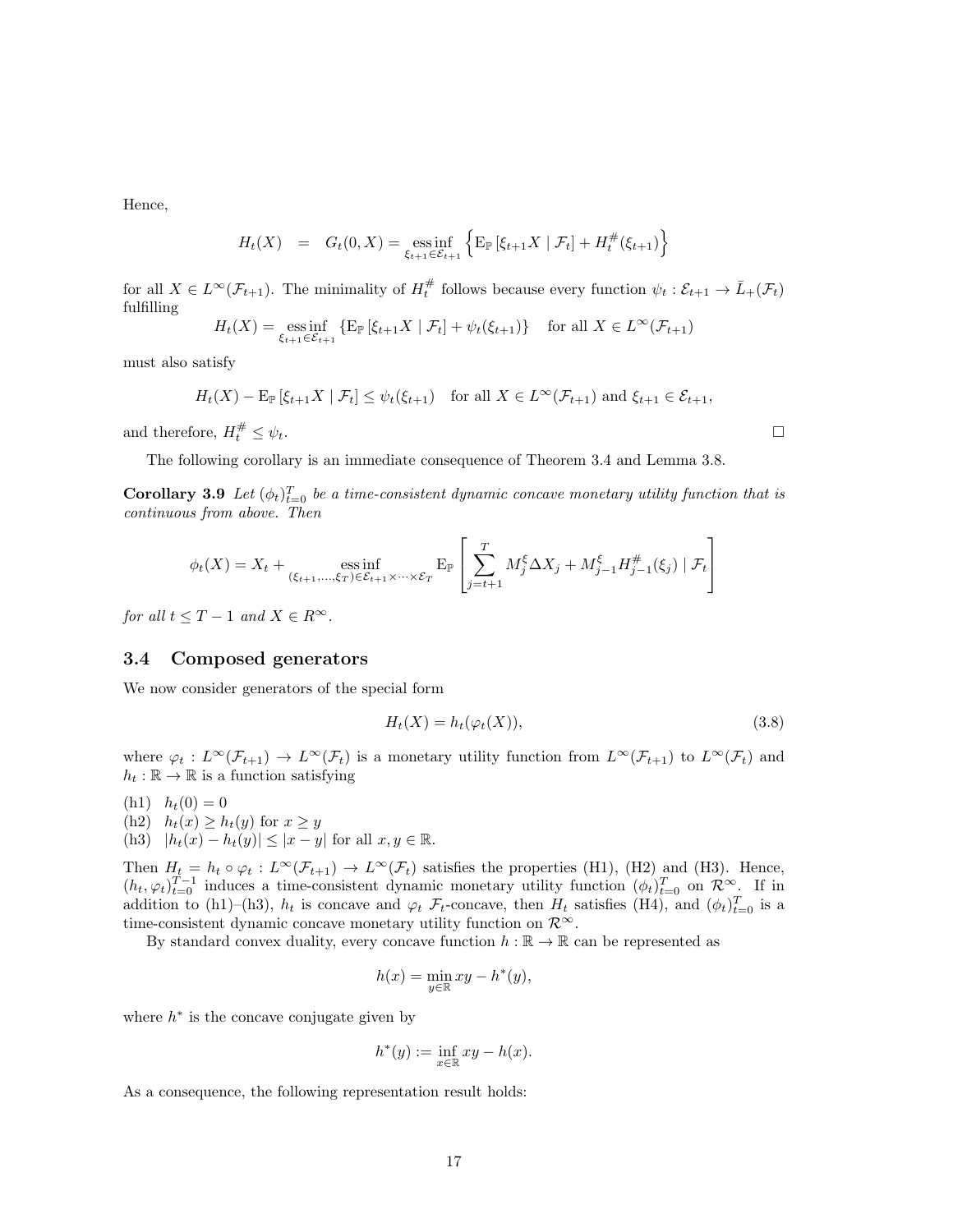**Proposition 3.10** *If*  $\varphi_t : L^\infty(\mathcal{F}_{t+1}) \to L^\infty(\mathcal{F}_t)$  *is given by* 

$$
\varphi_t(X) = \underset{\xi_{t+1} \in \mathcal{D}_{t+1}}{\text{ess inf}} \{ \mathbb{E}_{\mathbb{P}} \left[ \xi_{t+1} X \mid \mathcal{F}_t \right] + \eta_t(\xi_{t+1}) \}
$$

*for a one-step penalty function*  $\eta_t$  *on*  $\mathcal{D}_{t+1}$  *and*  $h_t : \mathbb{R} \to \mathbb{R}$  *is a concave function satisfying* (h1)-(h3)*. Then*  $H_t = h_t \circ \varphi_t$  *can be represented as* 

$$
H_t(X) = \underset{\xi_{t+1} \in \mathcal{E}_{t+1}}{\text{ess inf}} \{ \mathbb{E}_{\mathbb{P}} \left[ \xi_{t+1} X \mid \mathcal{F}_t \right] + \psi_t(\xi_{t+1}) \}, \quad X \in L^{\infty}(\mathcal{F}_{t+1}),
$$

*for the one-step penalty function*  $\psi_t$  *on*  $\mathcal{E}_{t+1}$  *given* by

$$
\psi_t(\xi_{t+1}) = \mathrm{E}_{\mathbb{P}}\left[\xi_{t+1} | \mathcal{F}_t\right] \eta_t \left(\frac{\xi_{t+1}}{\mathrm{E}_{\mathbb{P}}\left[\xi_{t+1} | \mathcal{F}_t\right]}\right) - h_t^*(\mathrm{E}_{\mathbb{P}}\left[\xi_{t+1} | \mathcal{F}_t\right]).
$$

*Proof.* Since  $h_t$  satisfies (h2) and (h3), we have  $h_t^*(y) = -\infty$  for  $y \notin [0,1]$ , and therefore

$$
H_t(X) = h_t(\varphi_t(X))
$$
  
\n
$$
= h_t\left(\underset{\xi_{t+1}\in\mathcal{D}_{t+1}}{\text{ess inf }} \{E_{\mathbb{P}}\left[\xi_{t+1}X \mid \mathcal{F}_t\right] + \eta_t(\xi_{t+1})\}\right)
$$
  
\n
$$
= \underset{\xi_{t+1}\in\mathcal{E}_{t+1}}{\text{ess inf }} \{y\left[E_{\mathbb{P}}\left[\xi_{t+1}X \mid \mathcal{F}_t\right] + \eta_t(\xi_{t+1})\right] - h_t^*(y)\}
$$
  
\n
$$
= \underset{\xi_{t+1}\in\mathcal{E}_{t+1}}{\text{ess inf }} \{E_{\mathbb{P}}\left[\xi_{t+1}X \mid \mathcal{F}_t\right] + E_{\mathbb{P}}\left[\xi_{t+1} \mid \mathcal{F}_t\right] \eta_t\left(\frac{\xi_{t+1}}{E_{\mathbb{P}}\left[\xi_{t+1} \mid \mathcal{F}_t\right]}\right) - h_t^*(E_{\mathbb{P}}\left[\xi_{t+1} \mid \mathcal{F}_t\right])\}.
$$

In the following we are going to discuss different specifications of the function  $h_t$ . This leads to extensions of some of the examples of Section 5 of Cheridito et al. [10].

### **3.4.1 Risk measures which only depend on the final value**

If  $h_t(x) = x$ , then the aggregators reduce to

$$
G_t(X_t, X_{t+1}) = X_t + h_t(\varphi_t(X_{t+1} - X_t)) = \varphi_t(X_{t+1}).
$$

So one has

$$
\phi_t(X) = G_t(X_t, \phi_{t+1}(X)) = \varphi_t(\phi_{t+1}(X)) = \varphi_t \circ \cdots \circ \varphi_{T-1}(X_T),
$$

that is,  $(\phi_t)_{t=0}^T$  is a time-consistent dynamic utility function which only depends on the final value *X<sup>T</sup>* of *X*.

### **3.4.2 Risk measures that depend on a weighted average over time**

If  $h_t(x) = \gamma_t x$  for  $\gamma_t \in L^\infty(\mathcal{F}_t)$  such that  $0 < \gamma_t \leq 1$ , then

$$
G_t(X_t, X_{t+1}) = X_t + h_t(\varphi_t(X_{t+1} - X_t)) = (1 - \gamma_t)X_t + \gamma_t \varphi_t(X_{t+1}).
$$

Consider the mappings  $\phi_t^{\gamma}: L^{\infty}(\mathcal{F}_T) \to L^{\infty}(\mathcal{F}_t)$  given by

$$
\phi_t^{\gamma}(X) = \gamma_t \varphi_t \circ \gamma_{t+1} \varphi_{t+1} \circ \cdots \circ \gamma_{T-1} \varphi_{T-1} \left( \frac{X}{\gamma_t \cdots \gamma_{T-1}} \right).
$$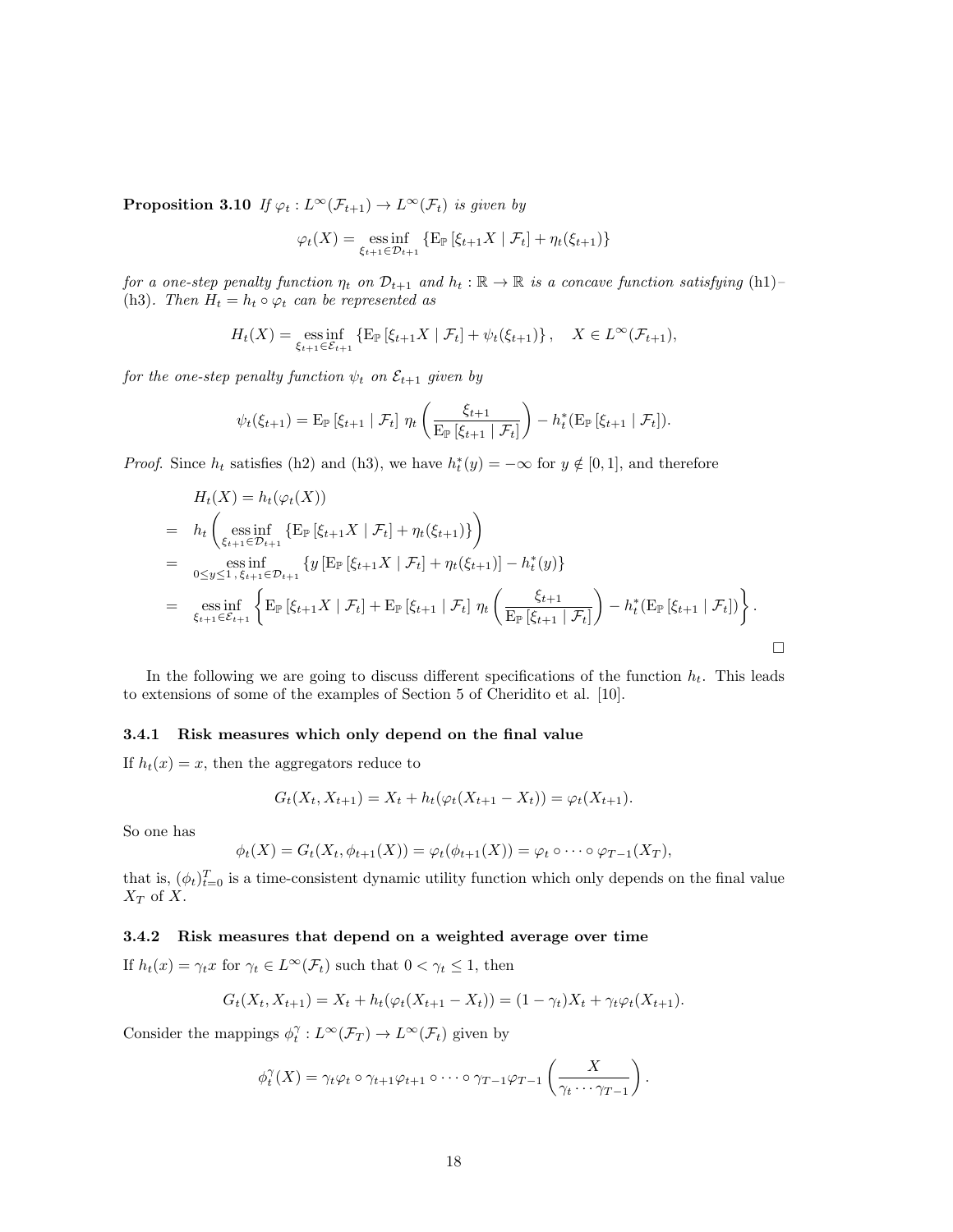Then the time-consistent dynamic monetary utility function  $(\phi_t)_{t=0}^T$  on  $\mathcal{R}^{\infty}$  induced by the aggregators  $(G_t)_{t=0}^T$  is given by

$$
\phi_t(X) = \phi_t^{\gamma} \left( \sum_{j=t}^T \delta_j^t X_j \right), \quad t = 0, \dots T - 1,
$$

where

$$
\delta_j^t = \begin{cases}\n1 - \gamma_t & \text{for } j = t \\
\gamma_t \cdot \dots \cdot \gamma_{j-1} (1 - \gamma_j) & \text{for } t < j < T \\
\gamma_t \cdot \dots \cdot \gamma_{T-1} & \text{for } j = T\n\end{cases}.
$$

In particular, for  $\gamma_t = \frac{T-t}{T-t+1}$ , one obtains

$$
\phi_t(X) = \phi_t^{\gamma} \left( \frac{1}{T - t + 1} \sum_{j=t}^T X_j \right).
$$

Observe that for the special case, where all  $\varphi_t$  have the scaling property  $\varphi_t(\gamma_t X) = \gamma_t \varphi_t(X)$ , the  $\phi_t^{\gamma}$  are of the form  $\phi_t^{\gamma} = \varphi_t \circ \cdots \circ \varphi_{T-1}.$ 

# **3.4.3 Risk measures defined by worst stopping**

For  $h_t(x) = x \wedge 0$ , the aggregators become

$$
G_t(X_t, X_{t+1}) = X_t + h_t(\varphi_t(X_{t+1} - X_t)) = X_t \wedge \varphi_t(X_{t+1}),
$$
\n(3.9)

and the  $\phi_t$  are of the form

$$
\phi_t(X) = \operatorname*{ess\,inf}_{\tau \in \Theta_t} \tilde{\phi}_t(X_\tau), \quad X \in \mathcal{R}^\infty,
$$

where  $\Theta_t$  is the set of all  $\{t, \ldots, T\}$ -valued stopping times and  $(\tilde{\phi}_t)_{t=0}^T$  is the time-consistent dynamic concave monetary utility function on  $L^{\infty}(\mathcal{F}_T)$  given by

$$
\tilde{\phi}_t(X) = \varphi_t \circ \cdots \circ \varphi_{T-1}(X), \quad X \in L^{\infty}(\mathcal{F}_T).
$$

This can be seen by checking that

$$
\underset{\tau \in \Theta_t}{\text{ess inf}} \, \tilde{\phi}_t(X_\tau), \quad t = 0, \dots, T
$$

is a time-consistent dynamic monetary utility function on  $\mathcal{R}^{\infty}$  whose aggregators are given by (3.9).

# **3.4.4 Trade-off functions**

Instead of specifying the function  $h_t$  directly, one can start with a continuous decreasing function  $g_t : \mathbb{R} \to \mathbb{R}$  such that  $g_t(0) = 0$  and define the corresponding aggregator  $G_t$  by

$$
G_t(X_t, X_{t+1}) = \text{ess}\sup \{m \in L^{\infty}(\mathcal{F}_t) : (X_t - m, X_{t+1} - m) \in \mathcal{B}_t \},
$$

where the one-step acceptance set  $\mathcal{B}_t$  is given by

$$
\mathcal{B}_t = \left\{ (X_t, X_{t+1}) \in L^{\infty}(\mathcal{F}_t) \times L^{\infty}(\mathcal{F}_{t+1}) : g_t(X_t) \leq \varphi_t(X_{t+1}) \right\}.
$$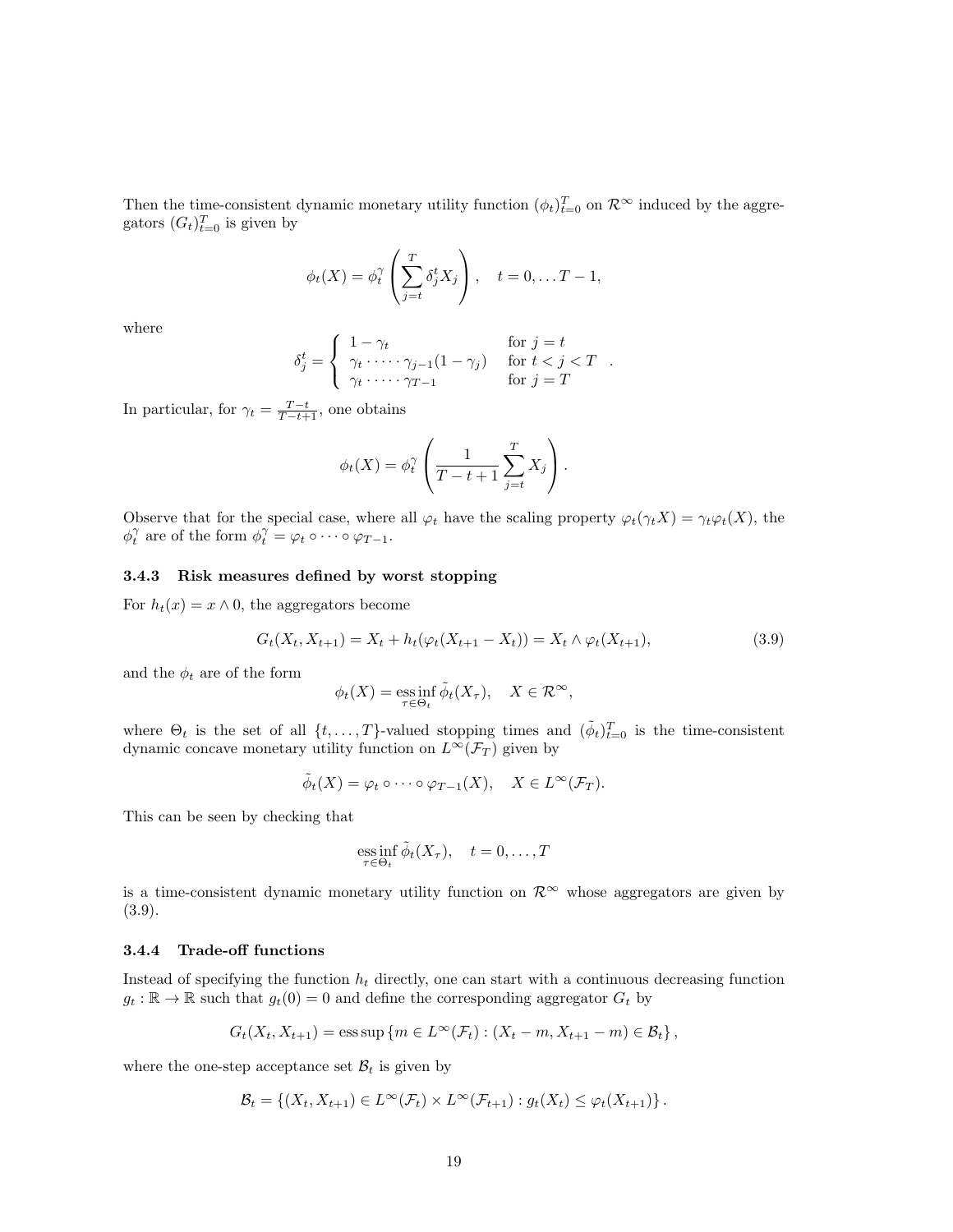The function  $g_t$  specifies the trade-off between risk at time  $t$  and  $t + 1$  of an acceptable process  $X \in \mathcal{R}_{t,t+1}^{\infty}$ . It can easily be checked that the inverse  $h_t$  of the strictly increasing function  $g_t(-x)+x$ satisfies (h1)–(h3), and  $B_t$  can be written as

$$
\mathcal{B}_t = \{ (X_t, X_{t+1}) \in L^{\infty}(\mathcal{F}_t) \times L^{\infty}(\mathcal{F}_{t+1}) : X_t + h_t \circ \varphi_t (X_{t+1} - X_t) \ge 0 \}.
$$

Hence, the generator  $H_t$  is given by  $h_t \circ \varphi_t$ . Note  $h_t$  is concave if and only if  $g_t$  is convex. For  $g_t(x) = 0$  we get  $h_t(x) = x$ , and we are back in the case of Subsection 3.4.1. The case  $g_t(x) = (1 - 1/\gamma_t)x$  for  $0 < \gamma_t < 1$  corresponds to  $h_t(x) = \gamma_t x$  of Subsection 3.4.2. The function  $h_t(x) = x \wedge 0$  of Subsection 3.4.3 is not bijective. Therefore, it cannot be obtained from a trade-off function *gt*.

**Example 3.11** Our last example is built on trade-off functions of the form  $g_t(x) := \exp(-\gamma_t x) - 1$ for  $\gamma_t > 0$ . In this case there exists no closed form expression for  $h_t$ . But one has the following relation between  $h_t^*$  and the convex conjugate  $g_t^*(y) = \sup_{x \in \mathbb{R}} xy - g_t(x)$  of  $g_t$ :

$$
h_t^*(y) = \begin{cases} -yg_t^* (1 - 1/y) & \text{for } y \in (0, 1] \\ -\infty & \text{for } y \notin (0, 1] \end{cases} .
$$

Indeed,  $h_t^*(y) = -\infty$  for  $y \notin (0,1]$  is an immediate consequence of the fact that  $h_t$  satisfies lim<sub>*x*→∞</sub>  $h_t(x) = \infty$  as well as (h2) and (h3). For  $y \in (0,1]$ , one can write

$$
h_t^*(y) = \inf_{x \in \mathbb{R}} xy - h_t(x) = \inf_{x \in \mathbb{R}} h_t^{-1}(-x)y - h_t(h_t^{-1}(-x))
$$
  
=  $y \inf_{x \in \mathbb{R}} h_t^{-1}(-x) + x/y = y \inf_{x \in \mathbb{R}} h_t^{-1}(-x) + x + (1/y - 1)x$   
=  $-y \sup_{x \in \mathbb{R}} (1 - 1/y) x - g_t(x) = -y g_t^*(1 - 1/y).$ 

For  $z < 0$ , one has

$$
g_t^*(z) = \frac{z}{\gamma_t} \left( 1 - \log \left( -\frac{z}{\gamma_t} \right) \right) + 1,
$$

and therefore,

$$
h_t^*(y) = \frac{1-y}{\gamma_t} \left[ 1 - \log \left( \frac{1-y}{\gamma_t y} \right) \right] - y.
$$

We now combine  $h_t$  with the entropic generator

$$
\varphi_t(X) = -\alpha_t^{-1} \log \mathbb{E}_{\mathbb{P}} \left[ \exp(-\alpha_t X) \mid \mathcal{F}_t \right], \quad X \in L^{\infty}(\mathcal{F}_{t+1})
$$

with minimal penalty function

$$
\varphi_t^{\#}(\xi_{t+1}) = \alpha_t^{-1} \mathbb{E}_{\mathbb{P}} \left[ \xi_{t+1} \log(\xi_{t+1}) \mid \mathcal{F}_t \right].
$$

It follows from Proposition 3.10 that the minimal dynamic penalty function of the dynamic concave monetary utility function  $(\phi_t)_{t=0}^T$  on  $\mathcal{R}^{\infty}$  induced by  $(h_t, \varphi_t)_{t=0}^{T-1}$  is given by

$$
\psi_t(\xi_{t+1}) = \alpha_t^{-1} \mathbb{E}_{\mathbb{P}} \left[ \xi_{t+1} \log(\xi_{t+1}) \mid \mathcal{F}_t \right] - \alpha_t^{-1} \lambda \log(\lambda) + \lambda + \frac{1-\lambda}{\gamma_t} \log \left( \frac{1-\lambda}{\gamma_t \lambda} \right) - \frac{1-\lambda}{\gamma_t},
$$

for  $\xi_{t+1} \in \mathcal{E}_{t+1}$  and  $\lambda = \mathrm{E}_{\mathbb{P}} [\xi_{t+1} | \mathcal{F}_t].$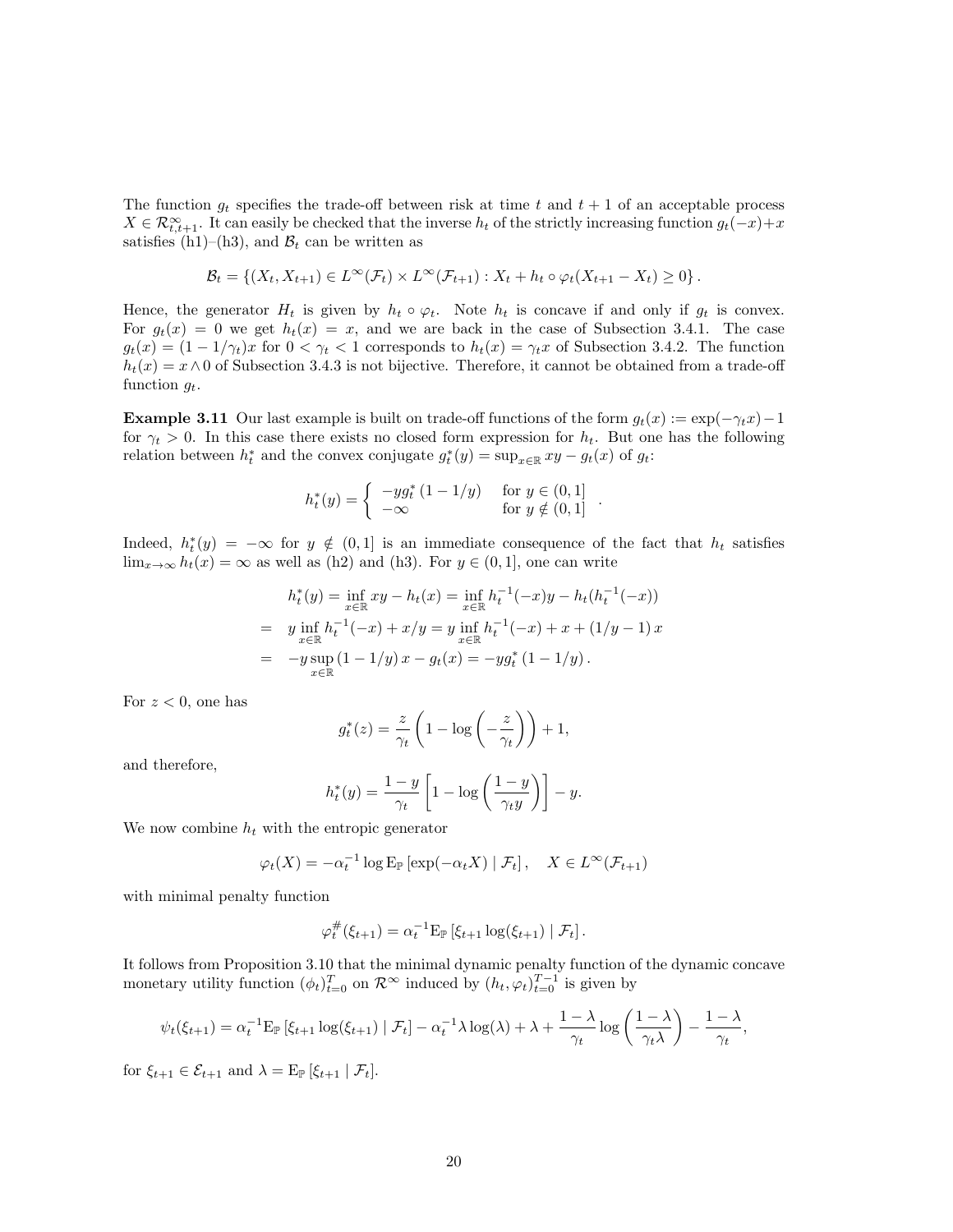# **References**

- [1] Acciaio, B., Föllmer, H., Penner, I. (2010). Risk assessment for uncertain cash flows: model ambiguity, discounting ambiguity, and the role of bubbles. Preprint.
- [2] Artzner, P., Delbaen, F., Eber, J.M., Heath, D. (1997). Thinking coherently. RISK, 10, November, 68–71.
- [3] Artzner, P., Delbaen, F., Eber, J.M., Heath, D. (1999). Coherent measures of risk. Math. Finance 9(3), 203–228.
- [4] Artzner, P., Delbaen, F., Eber, J.M., Heath, D., Ku, H. (2007). Coherent multiperiod risk adjusted values and Bellman's principle. Ann. Oper. Res. 152, 5–22.
- [5] Barrieu, P., El Karoui, N. (2004). Optimal derivatives design under dynamic risk measures. Mathematics of Finance, 13–25, Contemp. Math., 351, Amer. Math. Soc., Providence, RI.
- [6] Barrieu, P., El Karoui, N. (2009). Pricing, hedging and optimally designing derivatives via minimization of risk measures. In: Volume on Indifference Pricing (ed: Rene Carmona), Princeton University Press.
- [7] Bion-Nadal, J. (2004). Conditional risk measures and robust representation of convex risk measures. Ecole Polytechnique, CMAP, preprint no. 557.
- [8] Cheridito, P., Delbaen F., Kupper M. (2004). Coherent and convex risk measures for bounded càdlàg processes. Stoch. Proc. Appl.  $112(1)$ , 1–22.
- [9] Cheridito, P., Delbaen F., Kupper M. (2006). Coherent and convex risk measures for unbounded càdlàg processes. Fin. Stoch.  $10(3)$ ,  $427-448$ .
- [10] Cheridito, P., Delbaen F., Kupper M. (2006). Dynamic monetary risk measures for bounded discrete-time processes. Electr. J. Probability 11, 57–106.
- [11] Delbaen, F., (2002). Coherent risk measures on general probability spaces. Advances in Finance and Stochastics, 1–37, Springer-Verlag, Berlin.
- [12] Delbaen, F., (2006). The structure of m-stable sets and in particular of the set of risk neutral measures. In memoriam Paul-André Meyer: Séminaire de Probabilités XXXIX, 215–258, Lecture Notes in Math., 1874, Springer, Berlin.
- [13] Delbaen, F., Peng, S., Rosazza Gianin, E. (2010). Representation of the penalty term of dynamic concave utilities. Fin. Stoch. 14(3), 449–472.
- [14] Detlefsen, K, Scandolo G. (2005). Conditional and dynamic convex risk measures. Fin. Stoch. 9(4), 539–561.
- [15] Duffie, D., Epstein, L.G. (1992). Stochastic differential utility. Econometrica 60(2), 353–394.
- [16] Epstein, L.G., Schneider, M. (2003). Recursive multiple-priors. J. Econom. Theory 113(1), 1–31.
- [17] Epstein, L.G., Zin, S.E. (1989). Substitution, risk aversion, and the temporal behavior of consumption and asset returns: a theoretical framework. Econometrica 57(4), 937–969.
- [18] Föllmer, H., Penner, I. (2006). Convex risk measures and the dynamics of their penalty functions. Statistics and Decisions 24(1), 61–96.